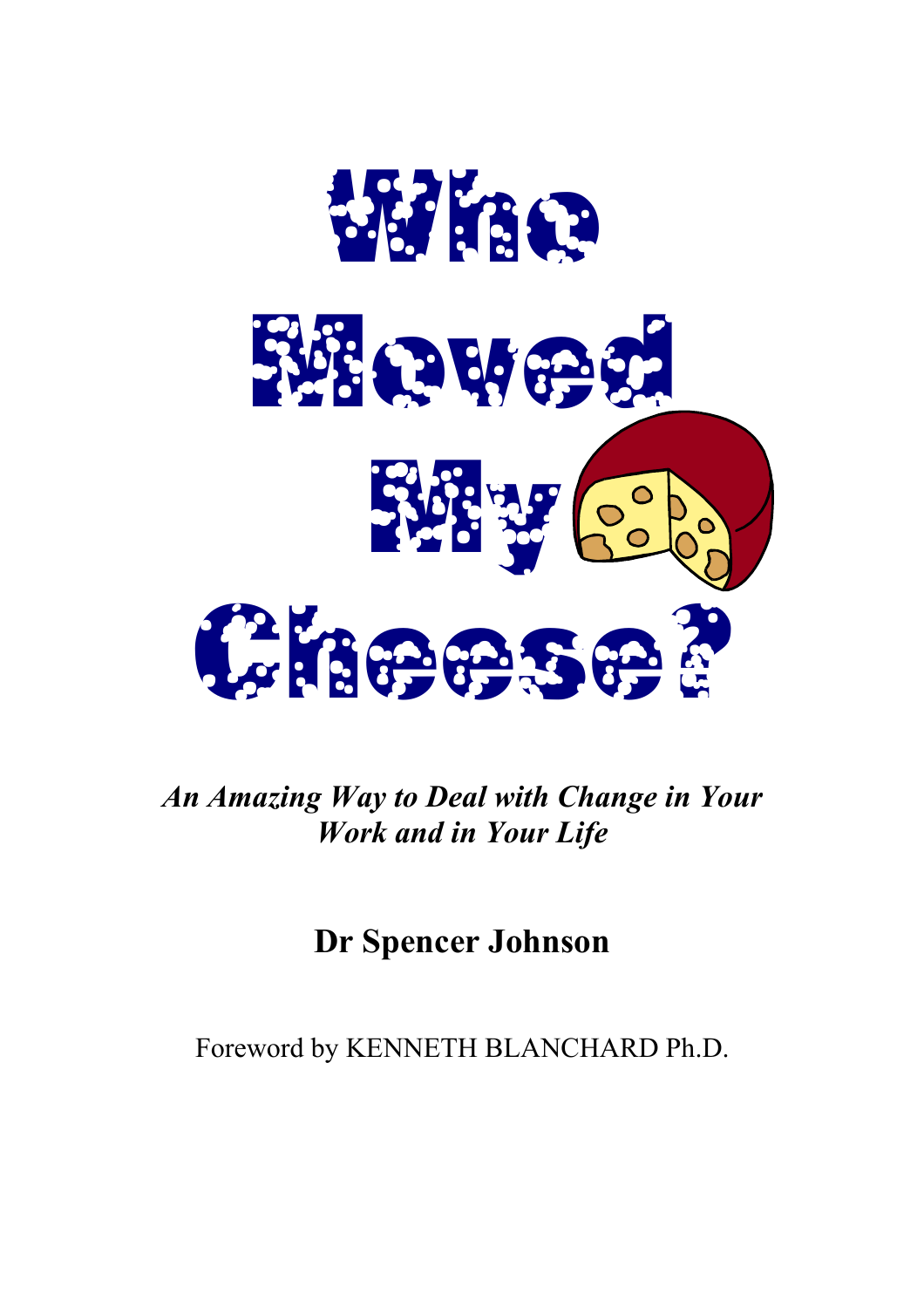#### *The Story Behind The Story*  by Kenneth Blanchard, Ph.D.

I am thrilled to be telling you "the story behind the story" of *Who Moved My Cheese?* because it means the book has now been written, and is available for all of us to read, enjoy and share with others.

This is something I've wanted to see happen ever since I first heard Spencer Johnson tell his great "Cheese" story, years ago, before we wrote our book *The One Minute Manager* together. I remember thinking then how good the story was and how helpful it would be to me from that moment on.

*Who Moved My Cheese?* is a story about change that takes place in a Maze where four amusing characters look for "Cheese"-cheese being a metaphor for what we want to have in life, whether it is a job, a relationship, money, a big house, freedom, health, recognition, spiritual peace, or even an activity like jogging or golf.

Each of us has our own idea of what Cheese is, and we pursue it because we believe it makes us happy. If we get it, we often become attached to it. And if we lose it, or it's taken away, it can be traumatic.

The "Maze" in the story represents where you spend time looking for what you want. It can be the organization you work in, the community you live in, or the relationships you have in your life.

I tell the Cheese story that you are about to read in my talks around the world, and often hear later from people about what a difference it has made to them.

Believe it or not, this little story has been credited with saving careers, marriages and lives!

One of the many real-life examples comes from Charlie Jones, a well-respected broadcaster for NBC- TV, who revealed that hearing the story of "Who Moved My Cheese?" saved his career. His job as a broadcaster is unique, but the principles he learned can be used by anyone.

Here's what happened: Charlie had worked hard and had done a great job of broadcasting. Track and Field events at an earlier Olympic Games, so he was surprised and upset when his boss told him he'd been removed from these showcase events for the next Olympics and assigned to Swimming and Diving.

Not knowing these sports as well, he was frustrated. He felt unappreciated and he became angry. He said he felt it wasn't fair! His anger began to affect everything he did.

Then, he heard the story of "Who Moved My Cheese?"

After that he said he laughed at himself and changed his attitude. He realized his boss had just "moved his Cheese." So he adapted. He learned the two new sports, and in the process, found that doing something new made him feel young.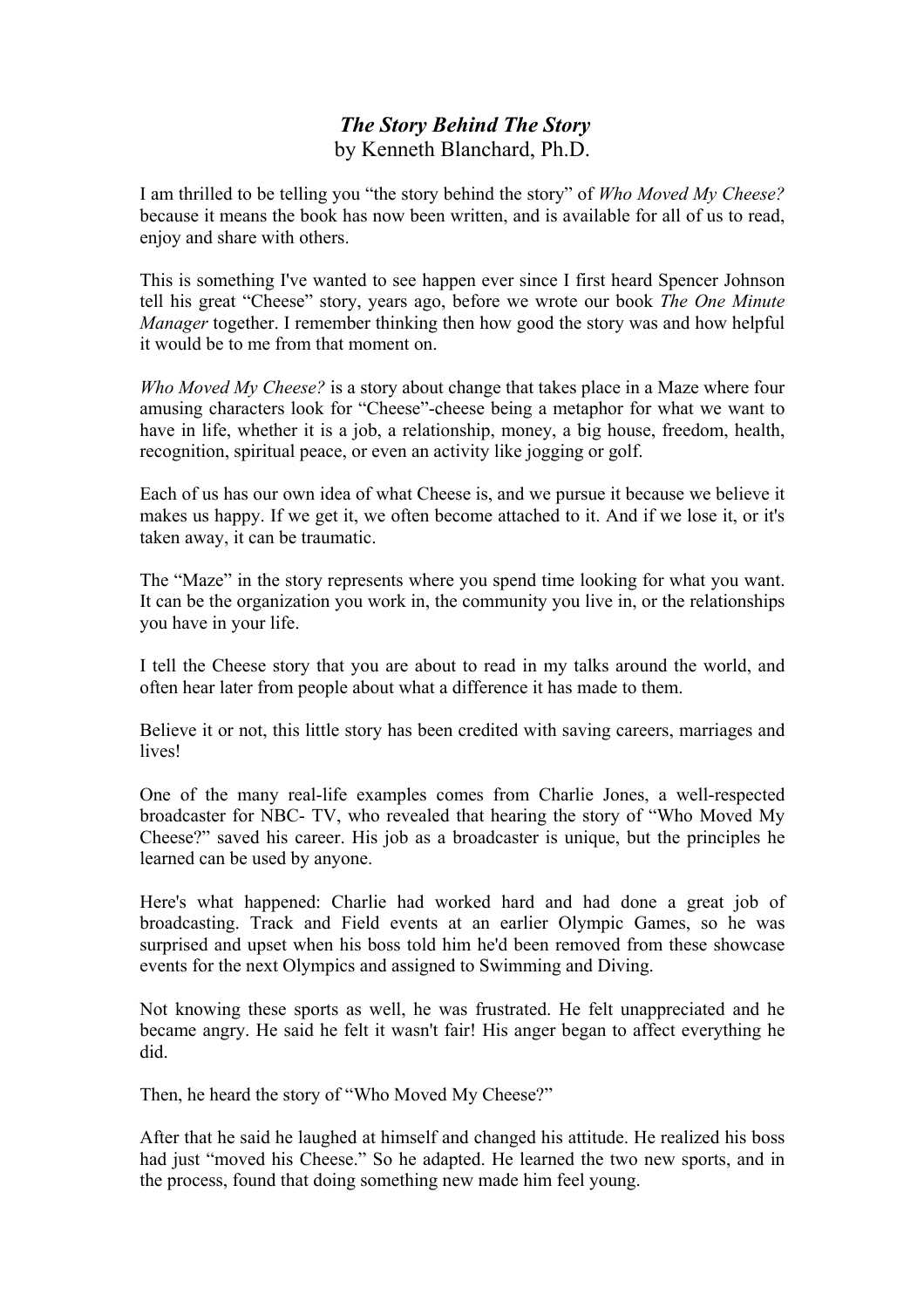It wasn't long before his boss recognized his new attitude and energy, and he soon got better assignments. He went on to enjoy more success than ever and was later inducted into Pro Football's Hall of Fame-Broadcasters' Alley.

That's just one of the many real-life stories I've heard about the impact this story has had on people-from their work life to their love life.

I'm such a strong believer in the power of "Who Moved My Cheese?" that I recently gave a copy of an early pre-publication edition to everyone (more than 200 people) working with our company. Why?

Because like every company that wants to not only survive in the future but stay competitive, Blanchard Training & Development is constantly changing. They keep moving our "cheese." While in the past we may have wanted loyal employees, today we need flexible people who are not possessive about "the way things are done around here."

And yet, as you know, living in constant white water with the changes occurring all the time at work or in life can be stressful, unless people have a way of looking at change that helps them understand it. Enter the Cheese story.

When I told people about the story and then they got to read *Who Moved My Cheese?* you could almost feel the release of negative energy beginning to occur. Person after person from every department went out of their way to thank me for the book and told me how helpful it had been to them already in seeing the changes going on in our company in a different light. Believe me, this brief parable takes little time to read but its impact can be profound.

As you turn the pages, you will find three sections in this book. In the first, *A Gathering*, former classmates talk at a class reunion about trying to deal with the changes happening in their lives. The second section *is The Story of Who Moved My Cheese?*, the core of the book. In the third section, *A Discussion*, people discuss what The Story meant to them and how they are going to use it in their work and in their **lives** 

Some readers of this book's early manuscript preferred to stop at the end of *The Story*, without reading further, and interpret its meaning for themselves. Others enjoyed reading *A Discussion* that follows because it stimulated their thinking about how they might apply what they'd learned to their own situation. In any case, I hope each time you re-read *Who Moved My Cheese?* you will find something new and useful in it, as I do, and that it will help you deal with change and bring you success, whatever you decide success is for you.

I hope you enjoy what you discover and I wish you well. Remember: Move with the cheese!

> *Ken Blanchard San Diego*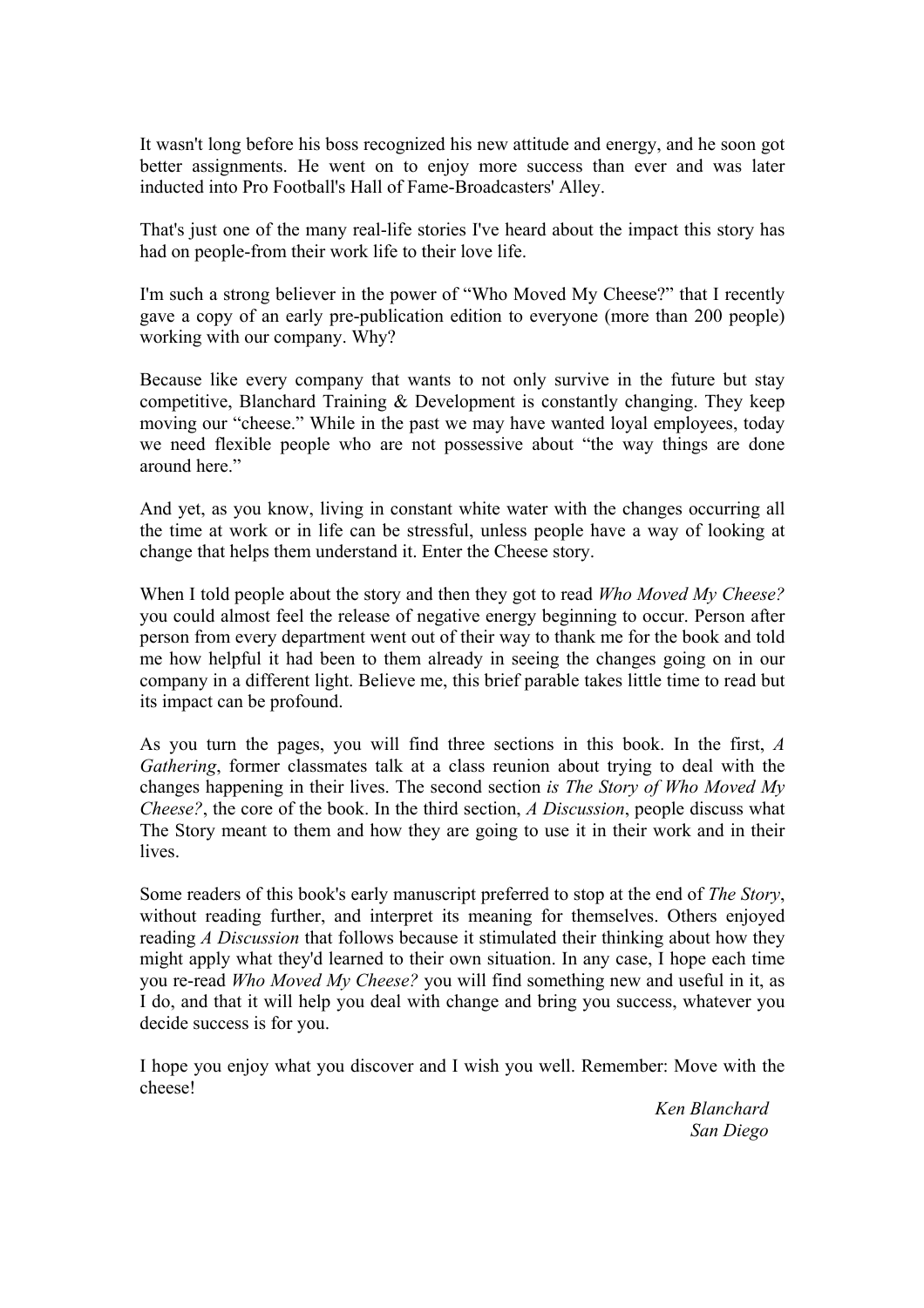## *A Gathering Chicago*

One sunny Sunday in Chicago, several former classmates gathered for lunch, having attended their high school reunion the night before. They wanted to hear more about what was happening in each other's lives. After a good deal of kidding, and a good meal, they settled into an interesting conversation.

Angela, who had been one of the most popular people in the class, said, "Life sure turned out differently than I thought it would when we were in school. A lot has changed."

"It certainly has," Nathan echoed. They knew he had gone into his family's business, which had operated pretty much the same and had been a part of the local community for as long as they could remember. So, they were surprised when he seemed concerned. He asked, "But, have you noticed how we don't want to change when things change?"

Carlos said, "I guess we resist changing because we're afraid of change."

"Carlos, you were Captain of the football team," Jessica said. "I never thought I'd hear you say anything about being afraid!"

They all laughed as they realized that although they had gone off in different directions – from working at home to managing companies – they were experiencing similar feelings.

Everyone was trying to cope with the unexpected changes that were happening to them in recent years. And most admitted that they did not know a good way to handle them.

Then Michael said, "I used to be afraid of change. When a big chance came along in our business, we didn't know what to do. So we didn't do anything differently and we almost lost it."

"That is," he continued, "until I heard a funny little story that changed everything."

"How so?" Nathan asked

"Well, the story altered the way I looked at change, and after that, things quickly improved for me – at work and in my life."

"Then, I passed the story on to some people in our company and they passed it on to others, and soon our business did much better, because we all adapted to change better. And like me, many people said helped them in their personal lives."

"What's the story?" Angela asked.

"It's called, 'Who Moved My Cheese?"

The grouped laughed. "I think I like it already," Carlos said, "Would you tell us the story?"

"Sure," Michael replied. "I'd be happy to – it doesn't take long." And so he began: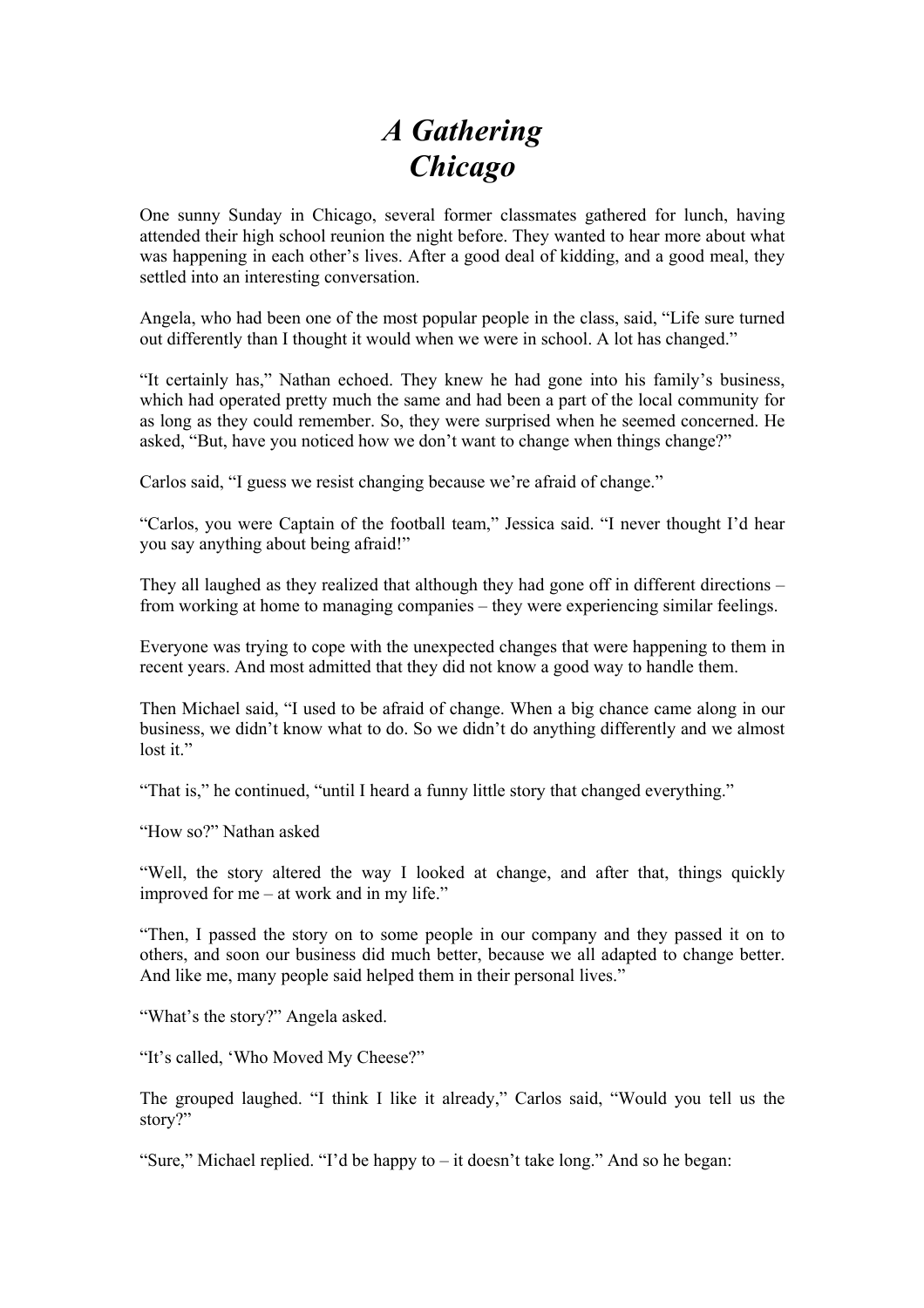## *The Story*

Once, long ago in a land far away, there lived four little characters who ran through a maze looking for cheese to nourish then and make them happy.

Two were mice named "Sniff" and "Scurry" and two were littlepeople – beings who were as small as mice but who looked and acted a lot like people today. Their names were "Hem" and "Haw".

Due to their small size, it would be easy not to notice what the four of them were doing. But if you looked closely enough, you could discover the most amazing things!

Every day the mice and the littlepeople spent time in the maze looking for their own special cheese.

The mice, Sniff and Scurry, possessing only simple rodent brains, but good instincts, searched for the hard nibbling cheese they liked, as mice often do.

The two people, Hem and Haw, used their brains, filled with many beliefs, to search for a very different kind of Cheese – with a capital  $C$  – which they believed would make them feel happy and successful.

As different as the mice and littlepeople were, they shared something in common: every morning, they each put on their jogging suits and running shoes, left their little homes, and race out into the maze looking for their favorite cheese.

The maze was a labyrinth of corridors and chambers, some containing delicious cheese. But there were also dark corners and blind alleys leading nowhere. It was easy place for anyone to get lost.

However, the two littlepeople, Hem and Haw, used a different method that relied on their ability to think and learn from their past experiences, although, they would sometimes get confused by their beliefs and emotions.

Eventually in their own way, they all discovered what they were looking for – they each found their own kind of cheese one day at the end of one of the corridors in Cheese Station C.

Every morning after that, the mice and the littlepeople dressed in their running gear and headed over to Cheese Station C. It wasn't long before they each established their own routine.

Sniff and Scurry continued to wake early every day and race through the maze, always following the same route.

When they arrived at their destination, the mice took off their running shoes, tied them together and hung them around their necks – so they could get to them quickly whenever they needed them again. Then they enjoyed the cheese.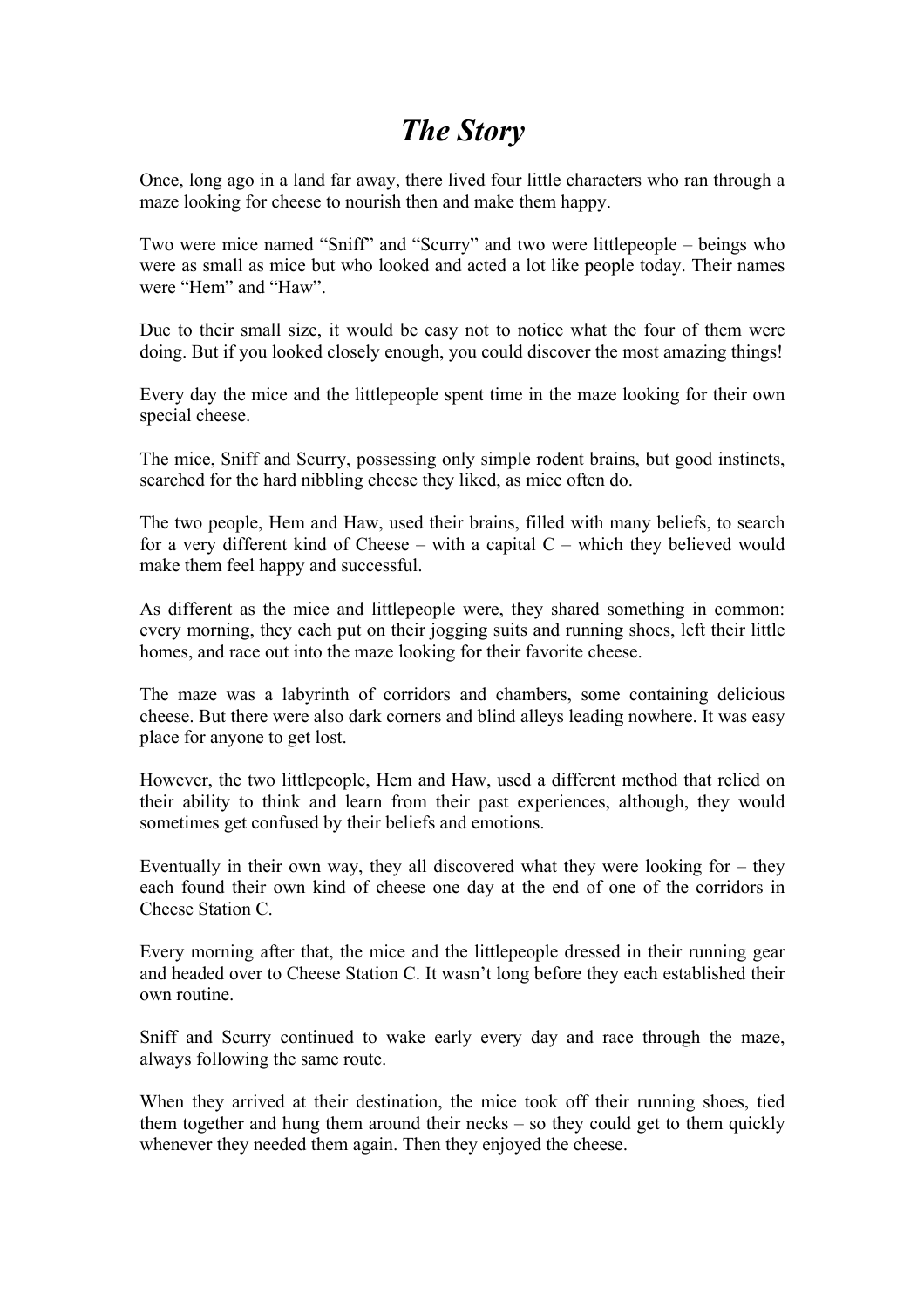In the beginning Hem and Haw also raced toward Cheese Station C every morning to enjoy the tasty new morsels that awaited them.

But after a while, a different routine set in for the littlepeople.

Hem and Haw awoke each day a little later, dressed a little slower, and walked to Cheese Station C. After all, they knew where the Cheese was now and how to get there.

They had no idea where the Cheese came from, or who put it there. They just assumed it would be there.

As soon as Hem and Haw arrived at Cheese Station C each morning, they settled in and made themselves at home. They hung up their jogging shoes and out on their slippers. They were becoming very comfortable now that they had found the Cheese.

"This is great," Hem said. "There's enough Cheese here to last us forever." The littlepeople felt happy and successful, and thought they were secure.

It wasn't long before Hem and Haw regarded the Cheese they found at Cheese Station C as *their* cheese. It was such a large store of Cheese that they eventually moved their homes to be closer to it, and built a social life around it.

To make themselves feel more at home, Hem and Haw decorated the walls with sayings and even pictures of Cheese around them which made them smile. One read:

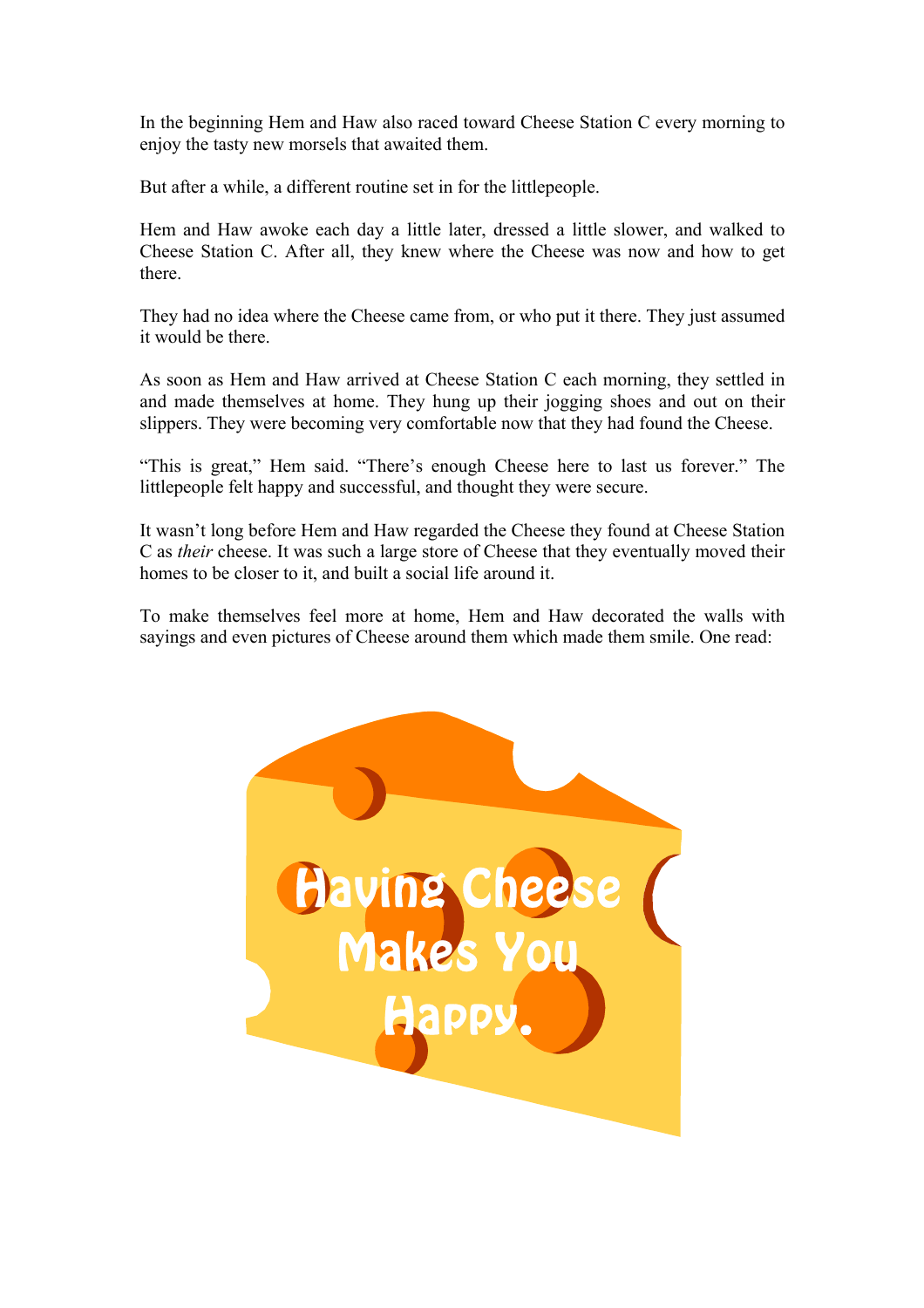Sometimes Hem and Haw would take their friends by in to see their pile of Cheese at Cheese Station C, and point to it with pride, saying, "Pretty nice Cheese, huh?" Sometimes they shared it with their friends and sometimes they didn't.

"We deserve this Cheese," Hem said. "We certainly had to work long and hard enough to find it." He picked up a nice fresh piece and ate it.

Afterwards, Hem fell asleep, as he often did.

Every night the littlepeople would waddle home, full of Cheese, and every morning they would confidently return for more.

This went on for quite some time.

After a while Hem's and Haw's confidence grew into arrogance. Soon they became so comfortable they didn't even notice what was happening.

As time went on, Sniff and Scurry continued their routine. They arrived early each morning and sniffed and scratched and scurried around Cheese Station C, inspecting the area to see if there had been any changes from the day before. Then they would sit down to nibble on the cheese.

One morning they arrived at Cheese Station C and discovered there was no cheese.

They weren't surprised. Since Sniff and Scurry had noticed the supply of cheese had been getting smaller every day, they were prepared for the inevitable and knew instinctively what to do.

They looked at each other, removed the running shoes they had tied together and hung conveniently around their necks, put them on their feet and laced them up.

The mice did not overanalyze things. And they were not burdened with many complex beliefs.

To the mice, the problem and the answer were both simple. The situation at Cheese Station C had changed. So, Sniff and Scurry decided to change.

They both looked out into the maze. Then Sniff lifted his nose, sniffed, and nodded to Scurry, who took off running through the maze, while Sniff followed as fast as he could.

They were quickly off in search of New Cheese.

Later that same day, Hem and Haw arrived at Cheese Station C. They had not been paying attention to the small changes that had been taking place each day, so they took it for granted their Cheese would be there.

They were unprepared for what they found.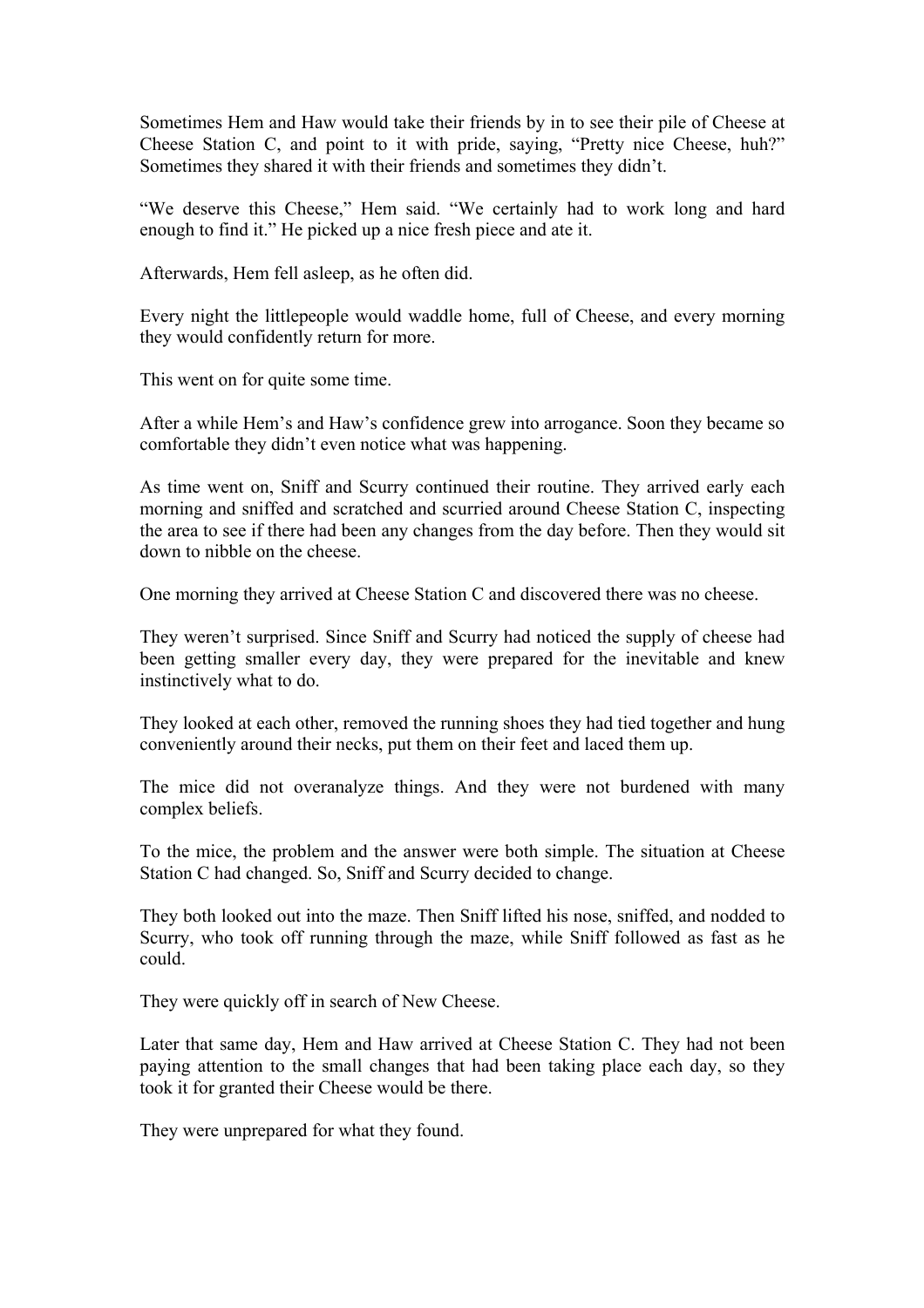"What! No Cheese?" Hem yelled. He continued yelling, "No Cheese? No Cheese?" as though if he shouted loud enough someone would put back.

"Who moved my Cheese?" he hollered.

Finally, he put his hands on his hips, his face turned red, and he screamed at the top of his voice, "It's not fair!"

Haw just shook his head in disbelief. He, too, had counted on finding Cheese at Cheese Station C. He stood there for a long time, frozen with chock. He was just not ready for this.

Hem was yelling something, but Haw didn't want to hear it. He didn't want to deal with what was facing him, so he just turned everything out.

The littlepeople's behavior was not very attractive or productive but it was understandable.

Finding Cheese wasn't easy, and it meant a great deal more to the littlepeople than just having enough of it to eat everyday.

Finding Cheese was the littlepeoples' way of getting what they though they needed to be happy. They had their own ideas of what Cheese meant to them, depending on their taste.

For some, finding Cheese was having material things. For others it was enjoying good health, or developing a spiritual sense of well-being.

For Haw, Cheese just meant feeling safe, having a loving family someday and living in a cozy cottage on Cheddar Lane.

To Hem, Cheese was becoming A Big Cheese in charge of others and owning a big house atop Camembert Hill.

Because Cheese was important to them, the two littlepeople spent a long time trying to decide what to do. All they could think trying to decide what to do. All they could think of was to keep looking around Cheeseless Station C to se of the Cheese was really gone.

While Sniff and Scurry had quickly moved on, Hem and Haw continued to hem and haw.

They ranted and raved at the injustice of it all. Haw started to get depressed. What would happen if the Cheese wasn't there tomorrow? He had if the Cheese wasn't there tomorrow? He had made future plans based on this Cheese. The littlepeople couldn't believe it. How could this have happened? No one had warned them. It wasn't right. It was not the way things were supposed to be.

Hem and Haw went home that night hungry and discouraged. But before they left, Haw wrote on the wall: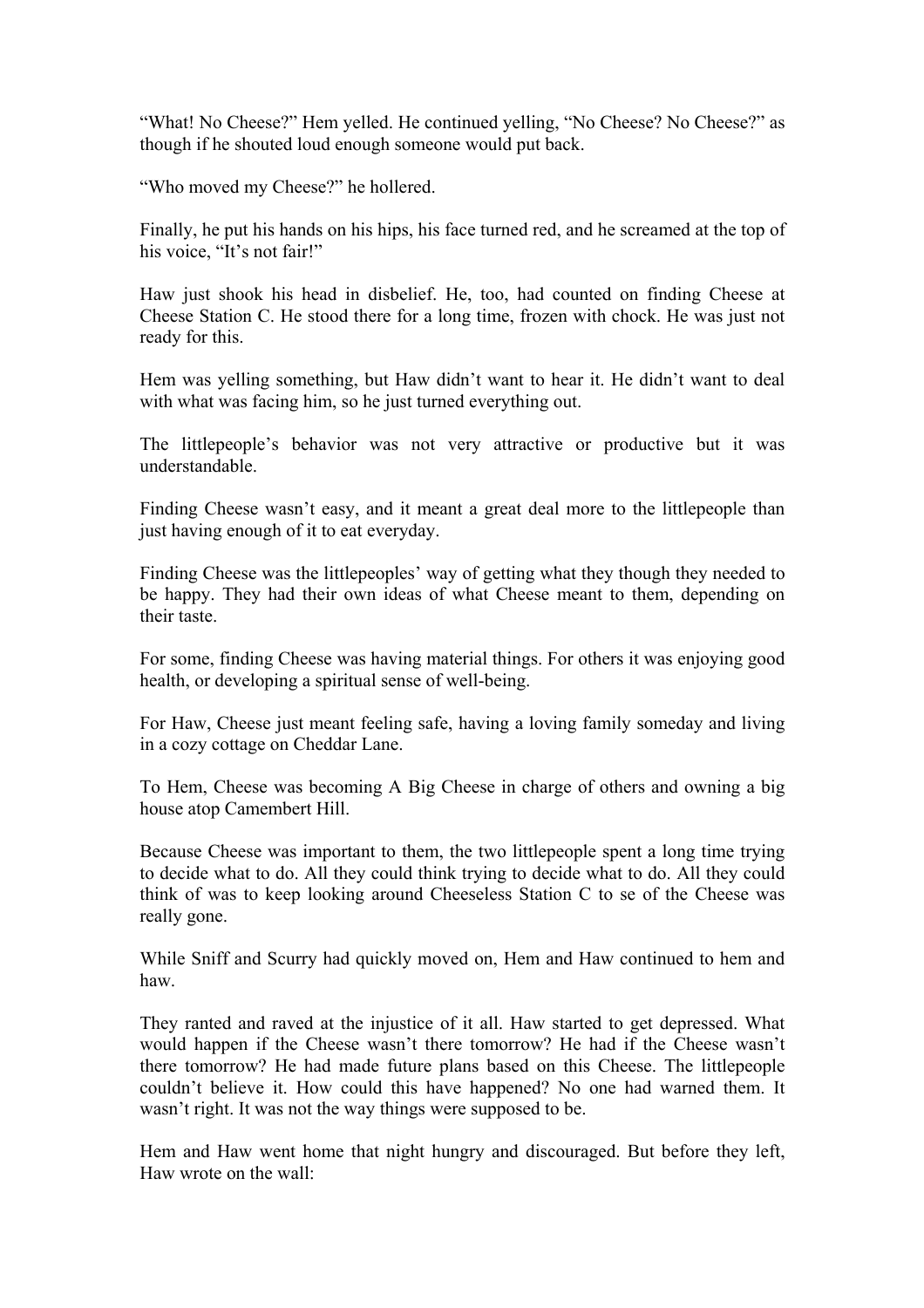

The next day Hem and Haw left their homes, and returned to Cheese Station C again, where they still expected, somehow, to find their Cheese.

The situation hadn't changed, the Cheese was no longer there. The littlepeople didn't know what to do. Hem and Haw just stood there, immobilized like two statues.

Haw shut his eyes as tight as he could and put his hands over his ears. He just wanted to block everything out. He didn't want to know the Cheese supply had gradually been getting smaller. He believed it had been moved all of a sudden.

Hem analyzed the situation over and over and eventually his complicated brain with its huge belief system took hold. "Why did they do this to me?" he demanded. "What's really going on here?"

Finally Haw opened his eyes, looked around and said, "By the way, where are Sniff and Scurry? Do you think they know something we don't?"

Hem scoffed, "What would they know?"

Hem continued, "They're just simple mice. They just respond to what happens. We're littlepeople. We're special. We should be able to figure this out. And, besides, we deserve better."

"This should not happen to us, or if it does, we should at least get some benefits."

"Why should we get benefits?" Haw asked.

"Because we're entitled," Hem claimed.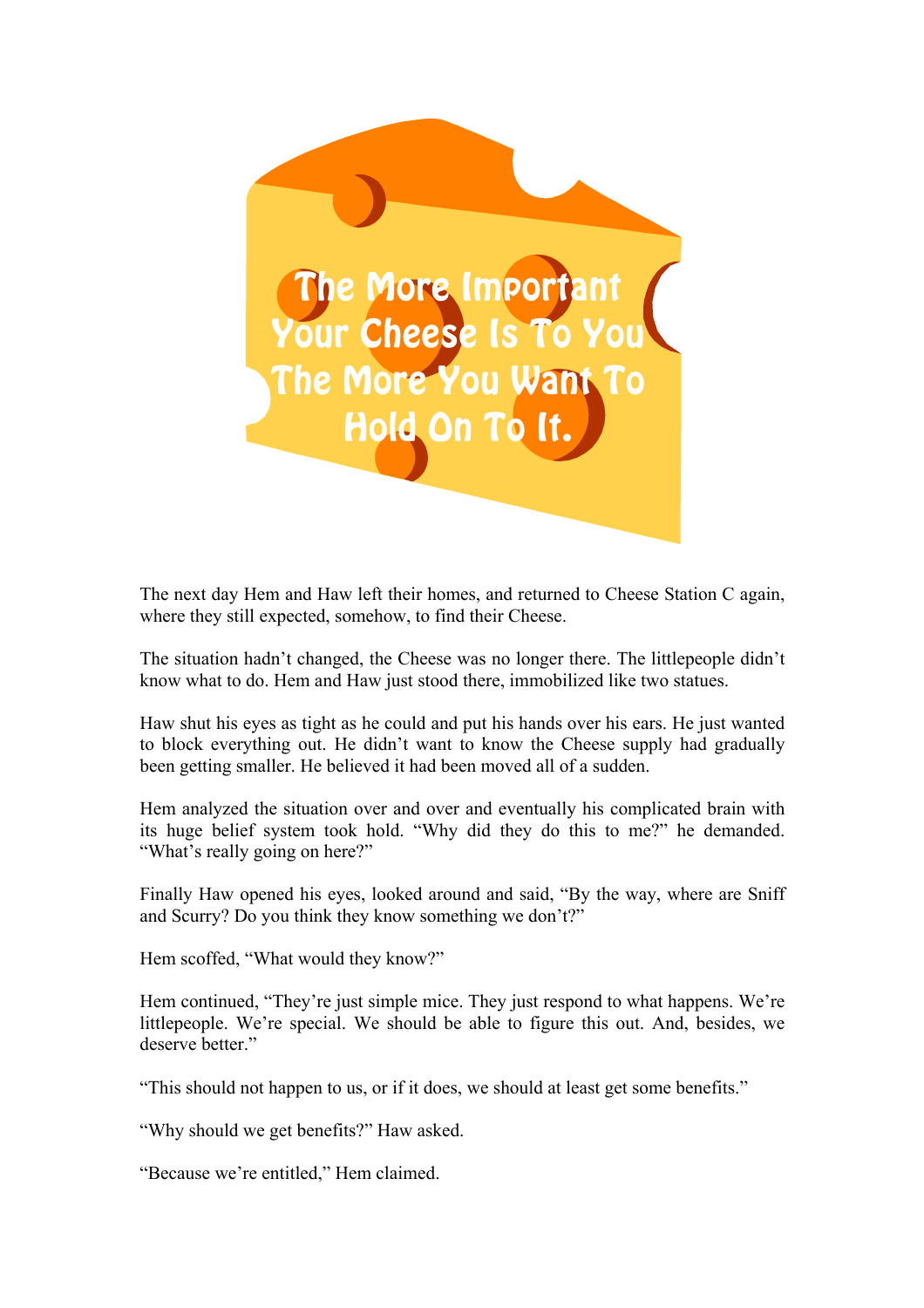"Entitled to what?" Haw wanted to know.

"We're entitled to our Cheese."

"Why?" Haw asked.

"Because, we didn't cause this problem," Hem said. "Somebody else did this and we should get something out of it."

Haw suggested, "Maybe we should stop analyzing the situation so much and just get going and find some New Cheese."

"Oh no," Hem argued. "I'm going to get to the bottom of this."

While Hem and Haw were still trying to decide what to do, Sniff and Scurry were already on their way. They went further into the maze, up and down corridors, looking for cheese in every Cheese Station they could find.

They didn't think of anything else but finding New Cheese.

They didn't find any for sometime until they finally went into an area of the maze where they had never been before: Cheese Station N.

They squealed with delight. They found what they had been looking for a great supply of New Cheese.

They could hardly believe their eyes. It was the biggest store of cheese the mice had ever seen.

In the meantime, Hem and Haw were still back in Cheese Station C evaluating their situation. They were now suffering from the effects of having no Cheese. They were becoming frustrated and angry and were blaming each other for the situation they were in.

Now and then Haw thought about his mice buddies, Sniff and Scurry, and wondered of they had found any cheese yet. He believed they might be having a hard time, as running through the maze usually involved some uncertainty. But he also knew that it was likely to only last for a while.

Sometimes, Haw would imagine Sniff and Scurry finding New Cheese and enjoying it. He thought about how good it would be for him to be out on an adventure in the maze, and to find fresh New Cheese. He could almost taste it.

The more clearly Haw saw the image of himself finding and enjoying the New Cheese, the more he saw himself leaving Cheese Station C.

"Let's go!" he exclaimed, all of a sudden.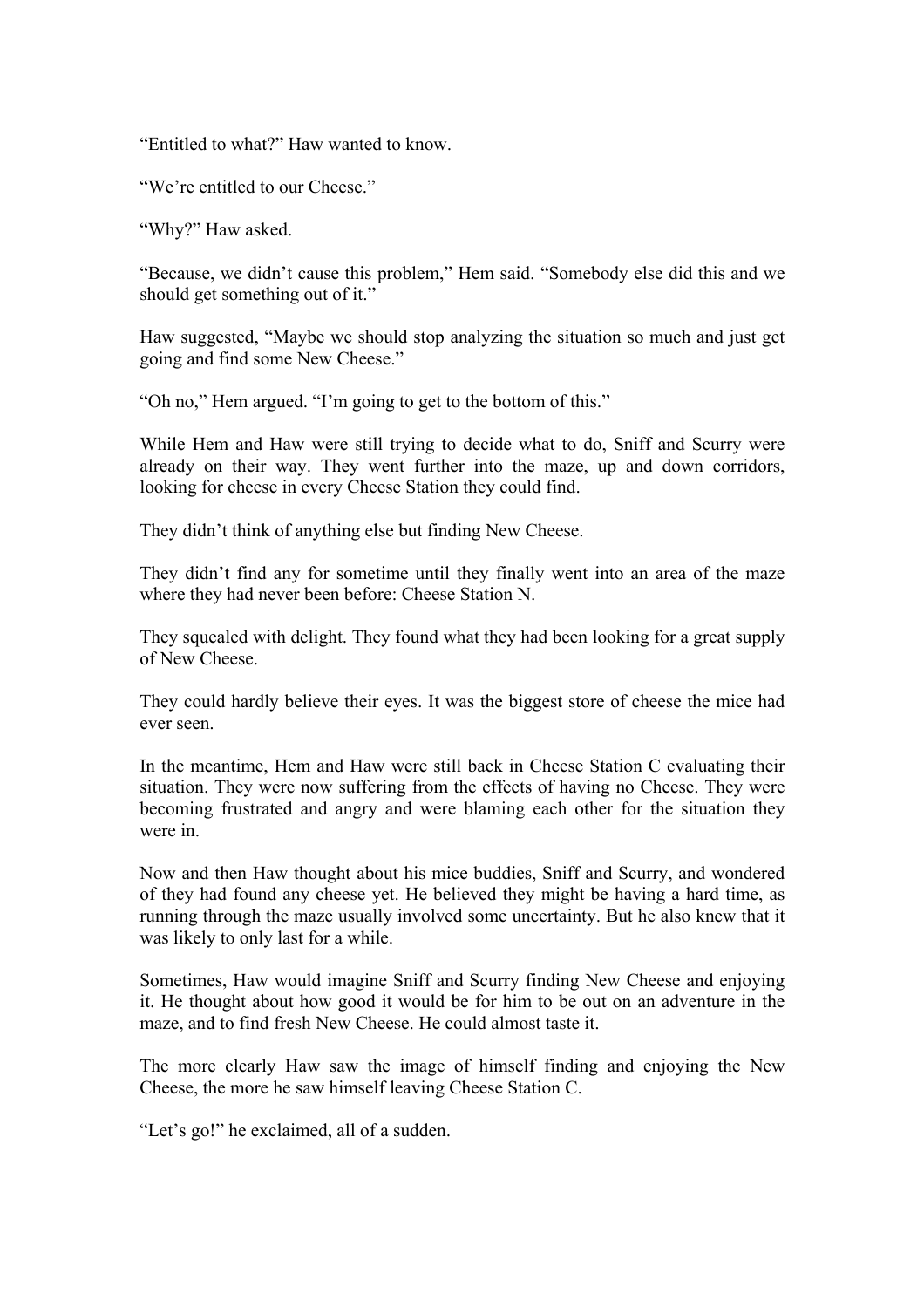"No," Hem quickly responded. "I like it here. It's comfortable. It's what I know. Besides it's dangerous out there."

"No, it isn't," Haw argued. "We've run through many parts of the maze before, and we can do it again."

"I'm getting too old for that," Hem said. "And I'm afraid I'm not interested in getting lost and making a fool of myself. Are you?"

With that, Haw's fear of falling returned and his hope of finding New Cheese faded.

So everyday, the littlepeople continued to do what they had done before. They went to Cheese Station C, found no Cheese, and returned home, carrying their worries and frustrations with them.

They tried to deny what was happening, but found it harder to get to sleep, had less energy the next day, and were becoming irritable.

Their homes were not the nurturing places they once were. The littlepeople had difficulty sleeping and were having nightmares about not finding any Cheese.

But Hem and Haw still returned to Cheese Station C and waited there everyday.

Hem said, "You know, if we just work harder we'll find that nothing has really changed that much. The Cheese is probably nearby. Maybe they just hid it behind the wall"

The next day, Hem and Haw returned with tools. Hem held the chisel while Haw banged on the hammer until they made a hole in the wall of Cheese Station C. They peered inside but found no Cheese.

They were disappointed but believed they could solve the problem. So they started earlier, stayed longer, and worked harder. But after a while, all they had was a large hole in the wall.

Haw was beginning to realize the difference between activity and productivity.

"Maybe," Hem said, "we should just sit here and see what happens. Sooner or later they have to put the Cheese back."

Haw wanted to believe that. So each day he went home to rest and returned reluctantly with Hem to Cheese Station C. But Cheese never reappeared.

By now the littlepeople were growing weak from hunger and stress. Haw was getting tired of just waiting for their situation to improve. He began to see that the longer they stayed in their Cheeseless situation, the worse off they would be.

Haw knew they were losing their edge.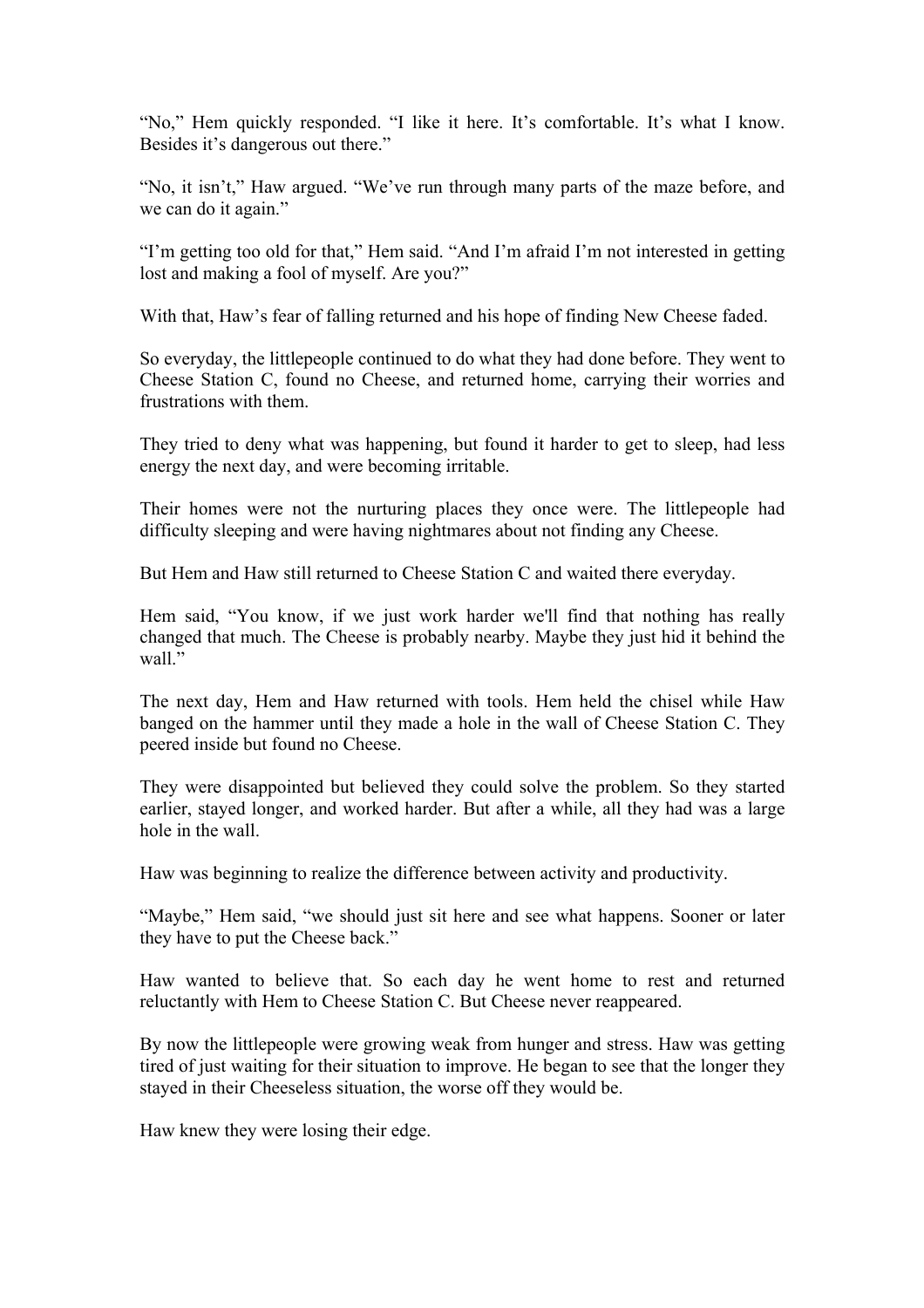Finally, one day Haw began laughing at himself. "Haw, haw, look at me. I keep doing the same things over and over again and wonder why things don't get better. If this wasn't so ridiculous, it would be even funnier."

Haw did not like the idea of having to run through the maze again, because he knew he would get lost and have no idea where he would find any Cheese. But he had to laugh at his folly when he saw what his fear was doing to him.

He asked Hem, "Where did we put our jogging suits and running shoes?" It took a long time to find them because they had put everything away when they found their Cheese at Cheese Station C, thinking they wouldn't be needing them anymore.

As Hem saw his friend getting into his running gear, he said, "You're not really going out into the maze again, are you? Why don't you just wait here with me until they put the Cheese back?"

"Because, you just don't get it," Haw said. "I didn't want to see it either, but now I realize they're never going to put the Old Cheese back. That was yesterday's Cheese. It's time to find New Cheese."

Hem argued, "But what if there is no Cheese out there? Or even if there is, what if you don't find it?"

"I don't know," Haw said. He had asked himself those same questions too many times and started to feel the fears again that kept him where he was.

Then he thought about finding New Cheese and all the good things that came with it and gathered his courage.

"Sometimes," Haw said, "things change and they are never the same again. This looks like one, of those times, Hem. That's life! Life moves on. And so should we."

Haw looked at his emaciated companion and tried to talk sense to him, but Hem's fear had turned into anger and he wouldn't listen.

Haw didn't mean to be rude to his friend, but he had to laugh at how silly they both looked.

As Haw prepared to leave, he started to feel more alive, knowing that he was finally able to laugh at himself, let go and move on.

He announced, "It's maze time!"

Hem didn't laugh and he didn't respond.

Haw picked up a small, sharp rock and wrote a serious thought on the wall for Hem to think about. As was his custom, Haw even drew a picture of cheese around it, hoping it would help Hem to smile, lighten up, and go after the New Cheese. But Hem didn't want to see it. It read: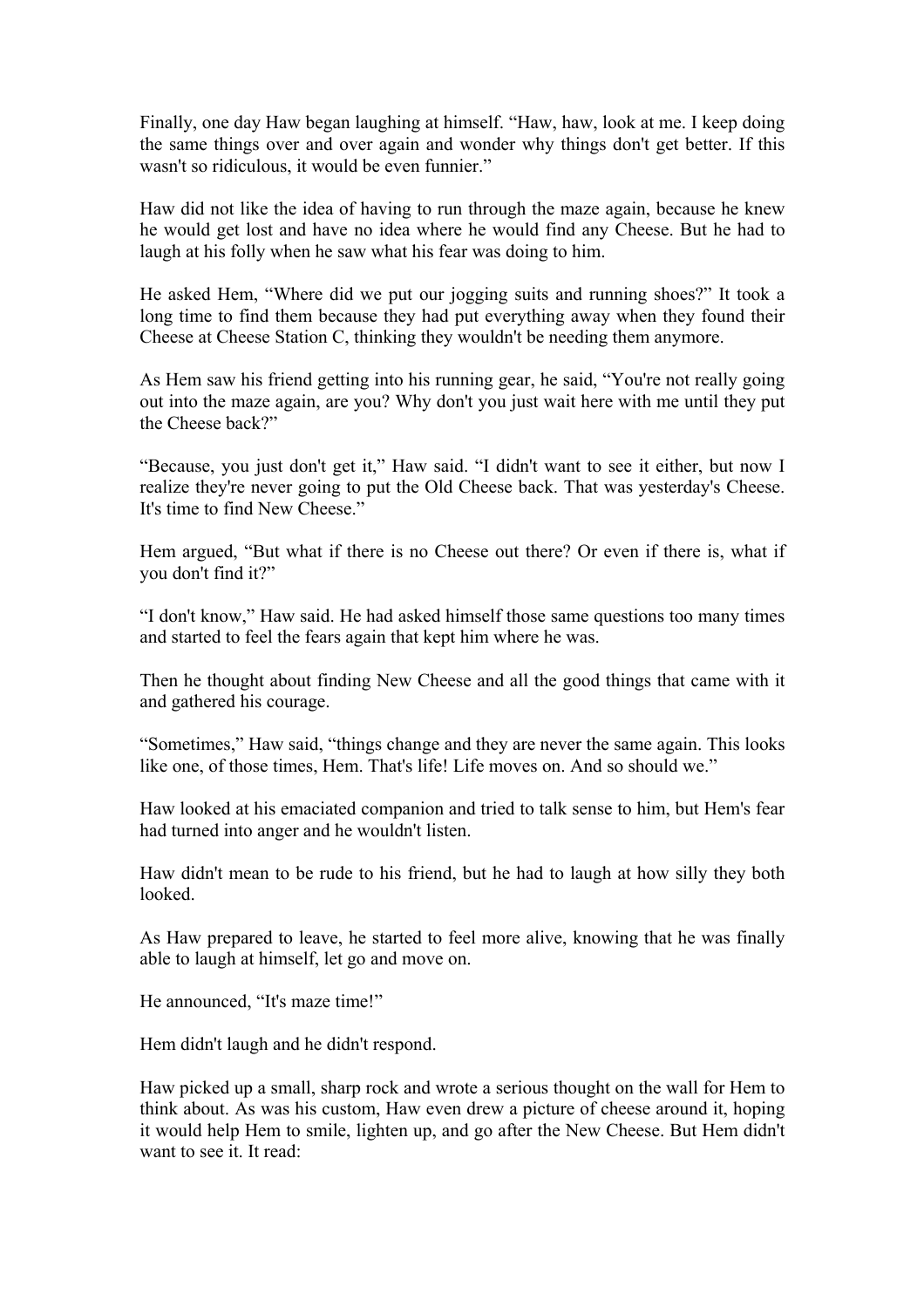

Then, Haw stuck his head out and peered anxiously into the maze. He thought about how he'd gotten himself into this cheeseless situation.

He had believed that there may not be any Cheese in the maze, or he may not find it. Such fearful beliefs were immobilizing and killing him.

Haw smiled. He knew Hem was wondering, "Who moved my Cheese?" but Haw was wondering, "Why didn't I get up and move with the Cheese sooner?"

As he started out into the maze, Haw looked back to where he had come from and felt its comfort. He could feel himself being drawn back into familiar territory - even though he hadn't found Cheese there for some time.

Haw became more anxious and wondered if he really wanted to go out into the maze. He wrote a saying on the wall ahead of him and stared at it for some time:

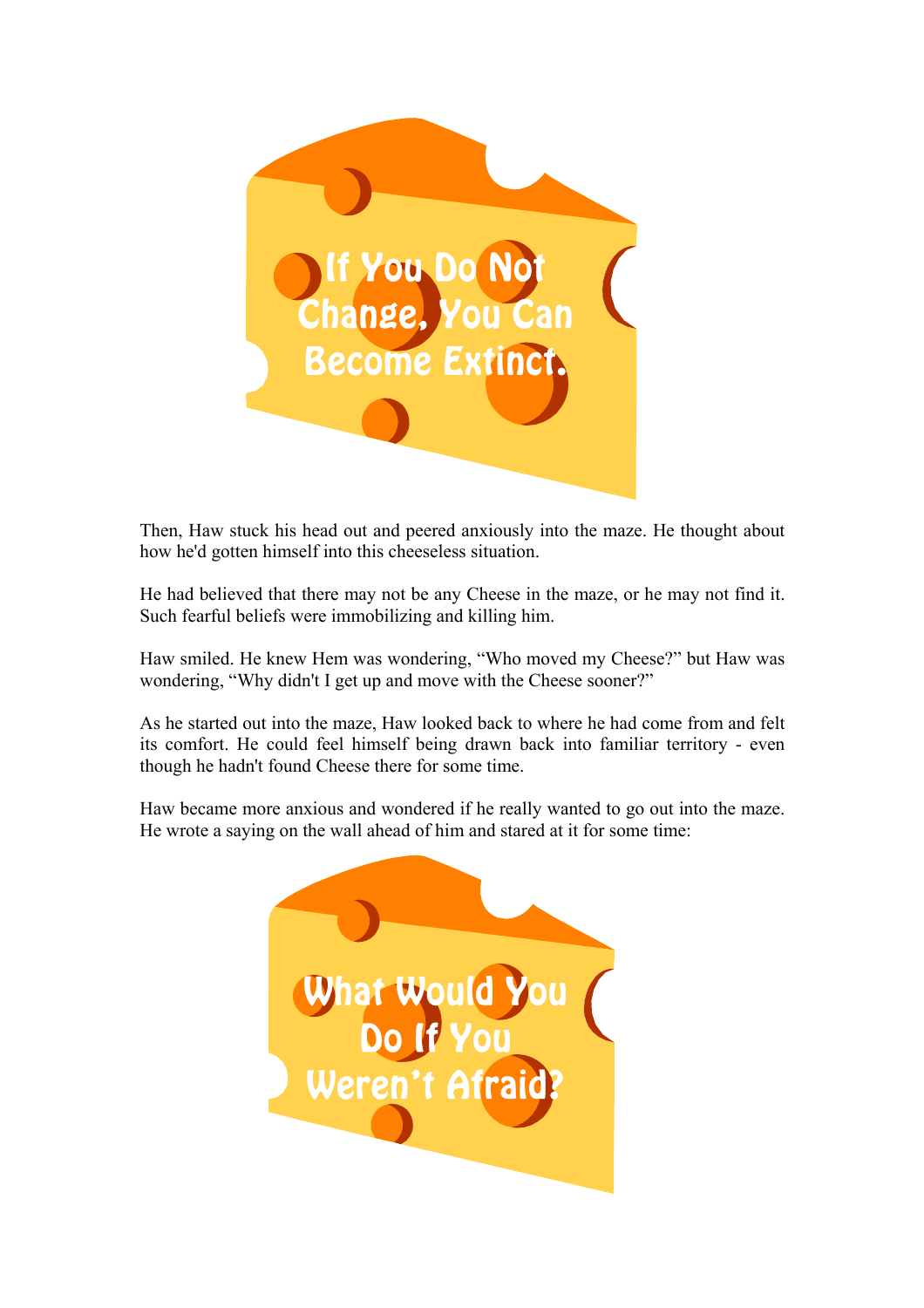He thought about it.

He knew sometimes some fear can be good. When you are afraid things are going to get worse if you don't do something, it can prompt you into action. But it is not good when you are so afraid that it keeps you from doing anything.

He looked to his right, to the part of the maze where he had never been, and felt the fear.

Then, he took a deep breath, turned right into the maze, and jogged slowly, into the unknown.

As he tried to find his way, Haw worried, at first, that he might have waited too long in Cheese Station C. He hadn't had any Cheese for so long that he was now weak. It took him longer and it was more painful than usual to get through the maze. He decided that if he ever got the chance again, he would adapt to change sooner. It would make things easier.

Then, Haw smiled a weak smile as he thought, "Better late than never."

During the next several days, Haw found a little Cheese here and there, but nothing that lasted very long. He had hoped to find enough Cheese to take some back to Hem and encourage him to come out into the maze.

But Haw didn't feel confident enough yet. He had to admit, he found it confusing in the maze. Things seemed to have changed since the last time he was out here.

Just when he thought he was getting ahead, he would get lost in the corridors. It seemed his progress was two steps forward and one step backwards. It was a challenge, but he had to admit that being back in the maze, hunting for Cheese, wasn't nearly as bad as he feared it might be.

As time went on he began to wonder if it was realistic for him to expect to find New Cheese. He wondered if he had bitten off more than he could chew. Then he laughed, realizing that he had nothing to chew on at the moment.

Whenever he started to get discouraged he reminded himself that what he was doing, as uncomfortable as it was at the moment, was in reality much better than staying in the Cheeseless situation. He was taking control, rather than simply letting things happen to him.

Then he reminded himself, if Sniff and Scurry could move on, so could he!

Later, as Haw looked back on things, he realized that the Cheese at Cheese Station C had not just disappeared overnight, as he had once thought. The amount of Cheese that had been there toward the end had been getting smaller, and what was left had grown old. It didn't taste as good.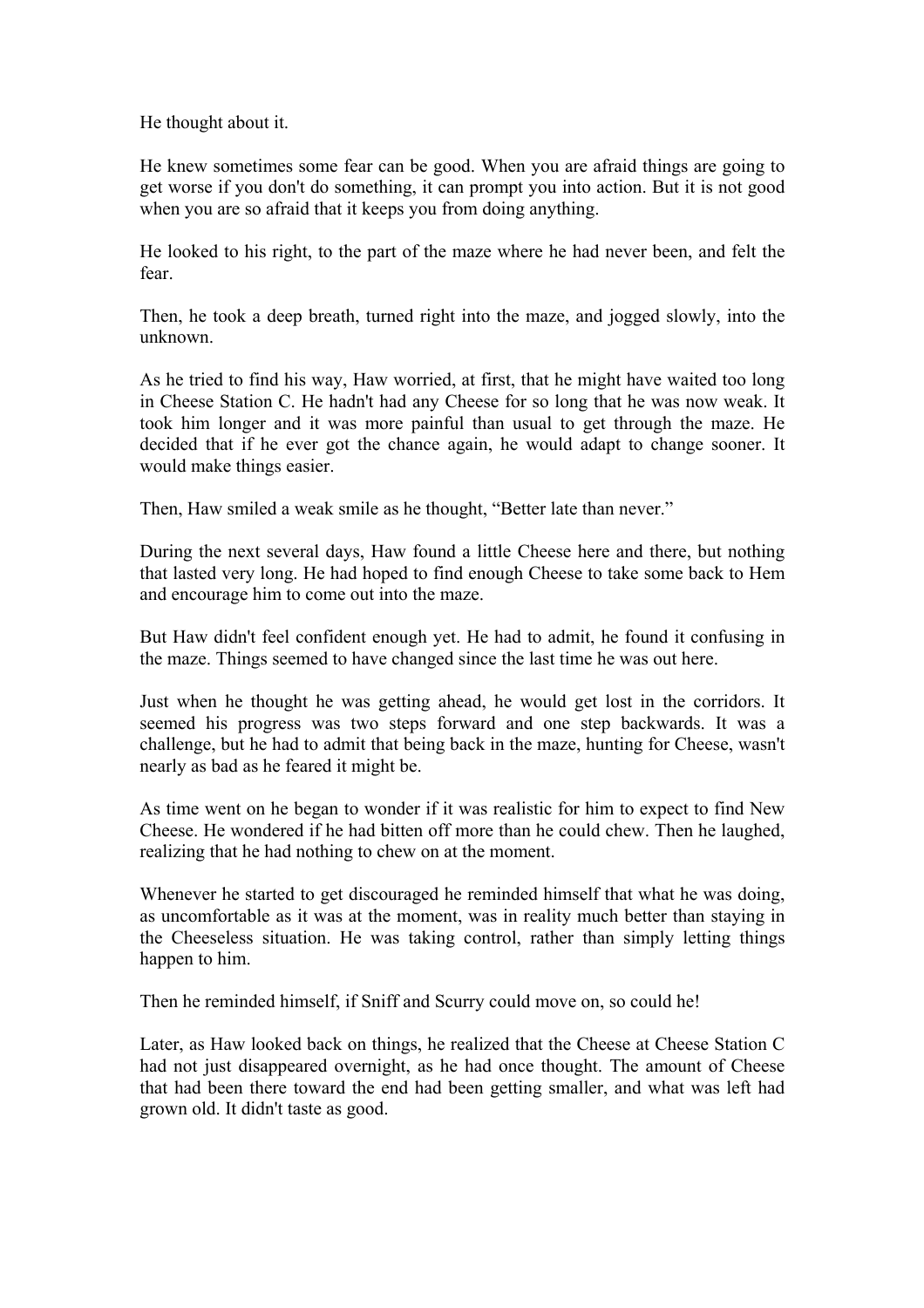Mold may even have begun to grow on the Old Cheese, although he hadn't noticed it. He had to admit however, that if he had wanted to, he probably could have seen what was coming. But he didn't.

Haw now realized that the change probably would not have taken him by surprise if he had been watching what was happening all along and if he had anticipated change. Maybe that's what Sniff and Scurry had been doing. He stopped for a rest and wrote on the wall of the maze:



Sometime later, after not finding Cheese for what seemed like a long time, Haw finally came across a huge Cheese Station which looked promising. When he went inside, however, he was most disappointed to discover that the Cheese station was empty.

"This empty feeling has happened to me too often," he thought. He felt like giving up.

Haw was losing his physical strength. He knew he was lost and was afraid he would not survive. He thought about turning around and heading back to Cheese Station C. At least, if he made it back, and Hem was still there, Haw wouldn't be alone. Then he asked himself the same question, again: "What would I do if I weren't afraid?"

He was afraid more often than he liked to admit, even to himself. He wasn't always sure what he was afraid of, but, in his weakened condition, he knew now he was simply fearful of going on alone. Haw didn't know it, but he was running behind because he was weighed down by fearful beliefs.

Haw wondered if Hem had moved on, or if he was still paralyzed by his fears. Then, Haw remembered the times when he had felt his best in the maze. It was when he was moving along.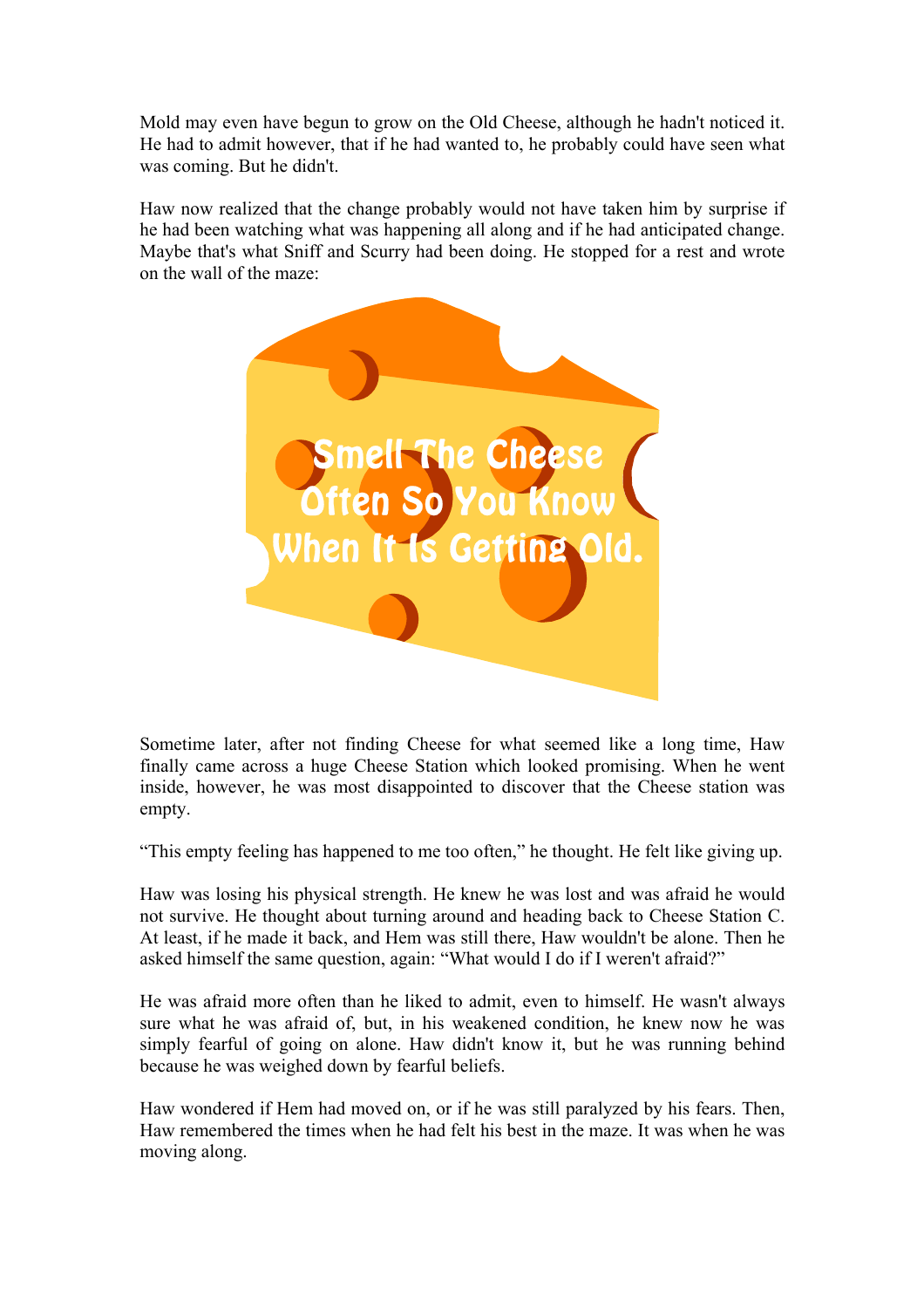He wrote on the wall, knowing it was as much a reminder to himself as it was a marking for his buddy Hem hopefully to follow:



Haw looked down the dark passageway and was aware of his fear. What lay ahead? Was it empty? Or worse, were there dangers lurking? He began to imagine all kinds of frightening things that could happen to him. He was scaring himself to death.

Then he laughed at himself. He realized his fears were making things worse. So he did what he would do if he wasn't afraid. He moved in a new direction.

As he started running down the dark corridor he began to smile. Haw didn't realize it yet, but he was discovering what nourished his soul. He was letting go and trusting what lay ahead for him, even though he did not know exactly what it was.

To his surprise, Haw started to enjoy himself more and more. "Why do I feel so good?" he wondered. "I don't have any Cheese and I don't know where I am going."

Before long, he knew why he felt good. He stopped to write again on the wall:

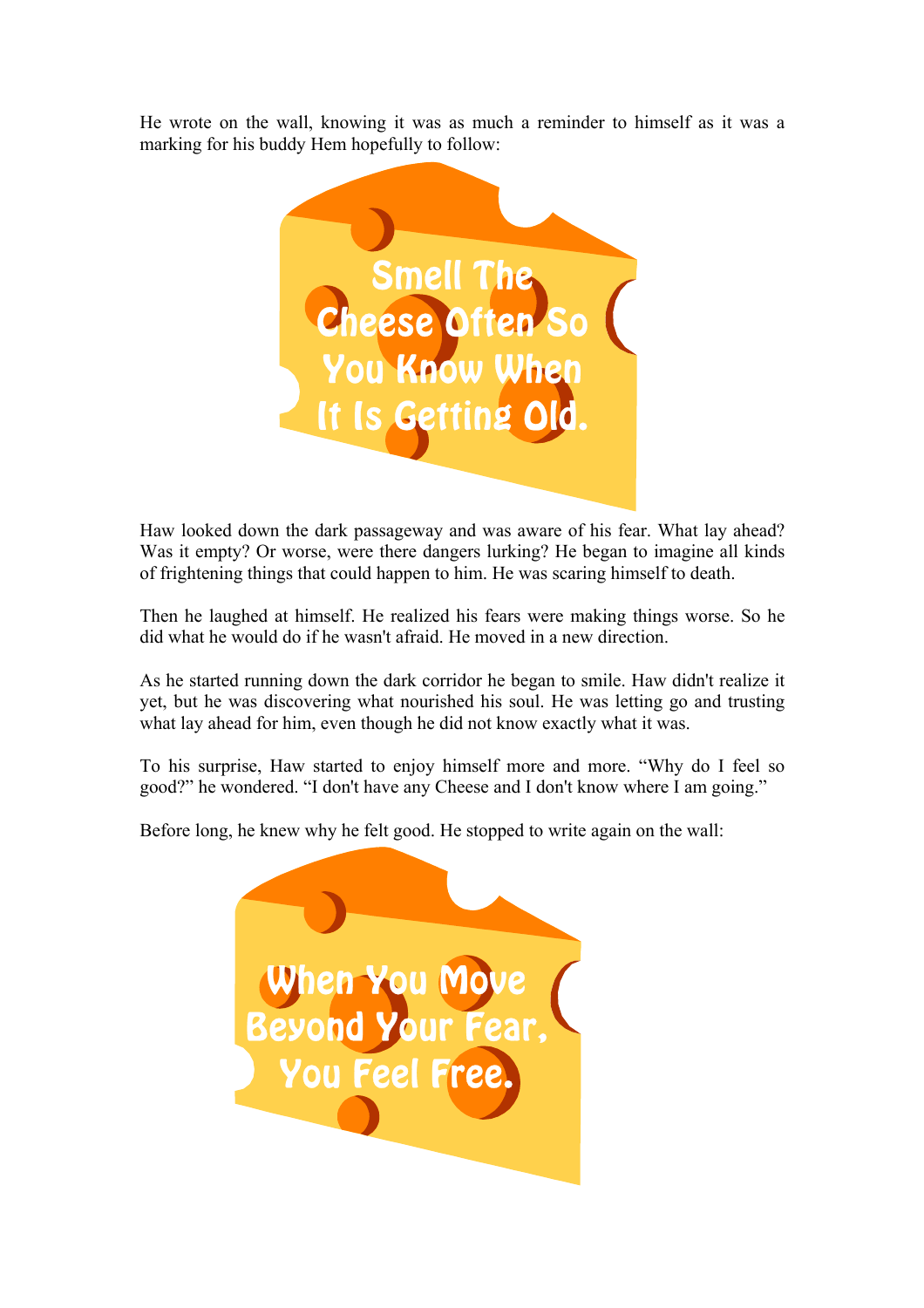Haw realized he had been held captive by his own fear. Moving in a new direction had freed him.

refreshing. He took in some deep breaths and felt invigorated by the movement. Once he had gotten past his fear, it turned out to be more enjoyable than he once believed it Now he felt the cool breeze that was blowing in this part of the maze and it was could be.

Haw hadn't felt this way for a long time. He had almost forgotten how much fun it was.

himself in great realistic detail, sitting in the middle of a pile of all his favorite heeses-from Cheddar to Brie! He saw himself eating the many cheeses he liked, and c To make things even better, Haw started to paint a picture in his mind. He saw he enjoyed what he saw. Then he imagined how much he would enjoy all their great tastes.

more he could sense that he was going to find it. He wrote: The more clearly he saw the image of New Cheese, the more real it became, and the



"Why didn't I do this before?" Haw asked himself.

Then he raced through the maze with greater strength and agility. Before long he spotted a Cheese Station and became excited as he noticed little pieces of New Cheese near the entrance.

them and found that they were delicious. He ate most of the New Cheese bits that were available and put a few in his pocket to have later and perhaps share with Hem. They were types of Cheeses he had never seen before, but they looked great. He tried He began to regain his strength.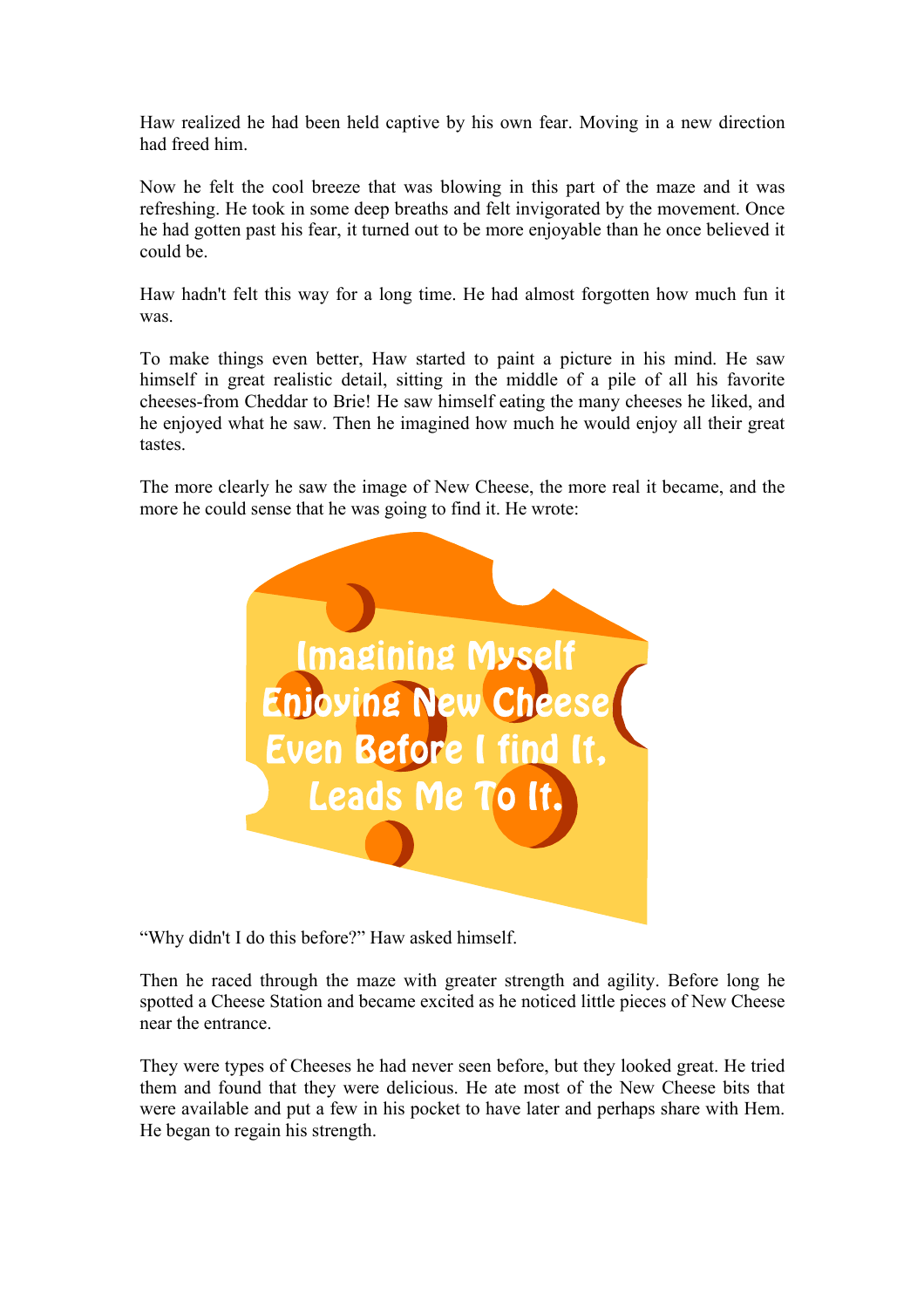He entered the Cheese Station with great excitement. But, to his dismay, he found it was empty. Someone had already been there and had left only the few bits of New Cheese. He realized that if he had moved sooner, he would very likely have found a good deal of New Cheese here.

Haw decided to go back and see if Hem was ready to join him.

As he retraced his steps, he stopped and wrote on the wall:



After a while Haw made his way back to Cheese Station C and found Hem. He offered Hem bits of New Cheese, but was turned down.

Hem appreciated his friend's gesture but said, "I don't think I would like New Cheese. It's not what I'm used to. I want my *own* Cheese back and I'm not going to change until I get what I want."

Haw just shook his head in disappointment and reluctantly went back out on his own. would be a great supply of New Cheese, if ever, he knew that what made him happy wasn't just having Cheese. As he returned to the farthest point he had reached in the maze, he missed his friend, but realized he liked what he was discovering. Even before he found what he hoped

He was happy when he wasn't being run by his fear. He liked what he was doing now.

with no Cheese. Just realizing he was not letting his fear stop him and knowing that he had taken a new direction nourished him and gave him strength. Knowing this, Haw didn't feel as weak as he did when he stayed in Cheese Station C

Now he felt that it was just a question of time before he found what he needed. In fact, he sensed he had already found what he was looking for. He smiled as he realized: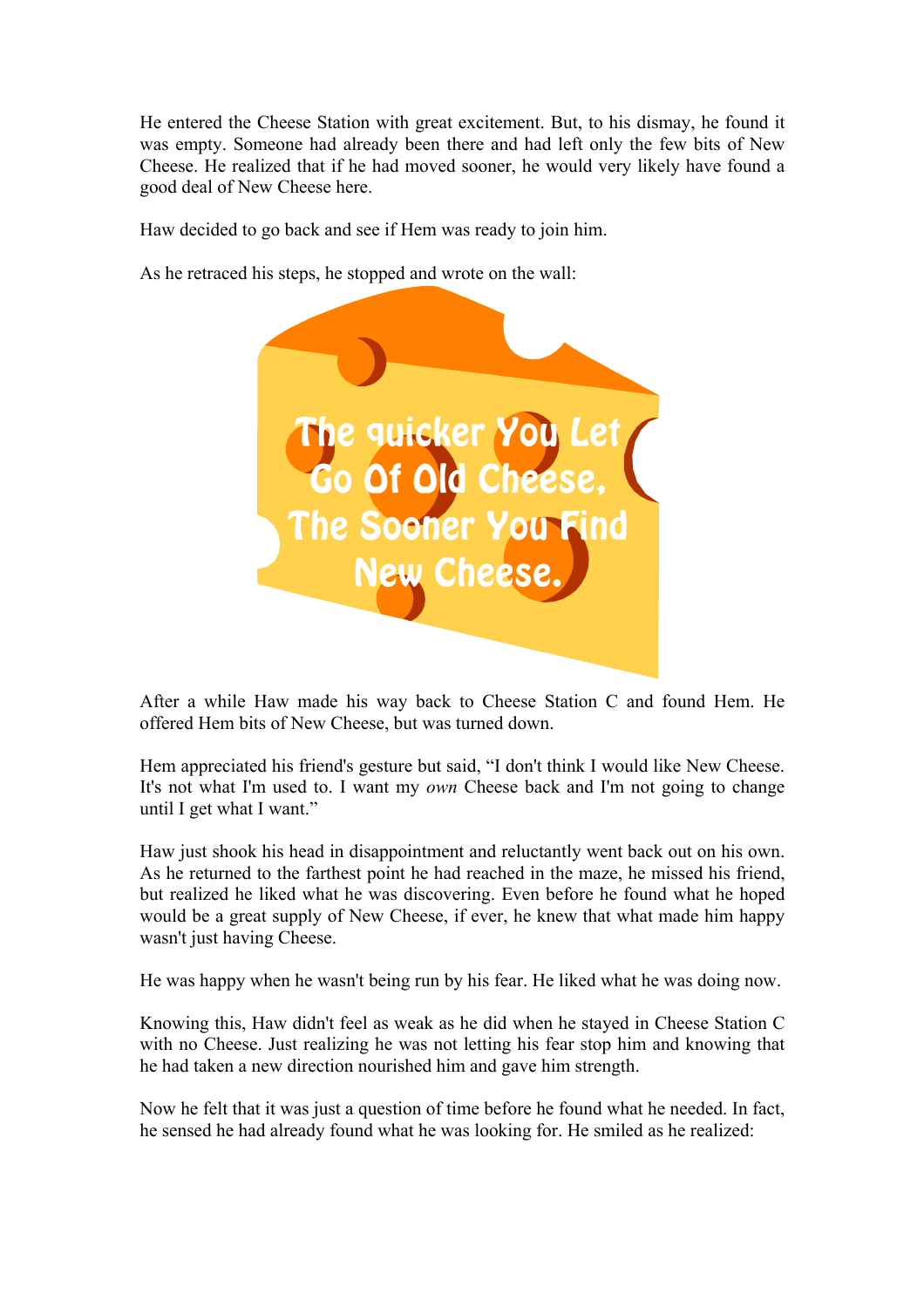

Haw realized again, as he had once before, that what you are afraid of is never as bad as what you imagine. The fear *you let* build up in your mind is worse than the situation that actually exists.

He'd been so afraid of never finding New Cheese that he didn't even want to start looking. But since starting his journey he had found enough Cheese in the corridors to keep him going. Now he looked forward to finding more. Just looking ahead was becoming exciting.

His old thinking had been clouded by his worries and fears. He used to think about not having enough Cheese, or not having it last as long as he wanted. He used to think more about what could go wrong than what could go right.

But that had changed in the days since he had left Cheese Station C.

He used to believe that Cheese should never be moved and that change wasn't right.

Now he realized it was natural for change to continually Occur, whether you expect it or not. Change could surprise you only if you didn't expect it and weren't looking for . it

When he realized he had changed his beliefs, he paused to write on the wall: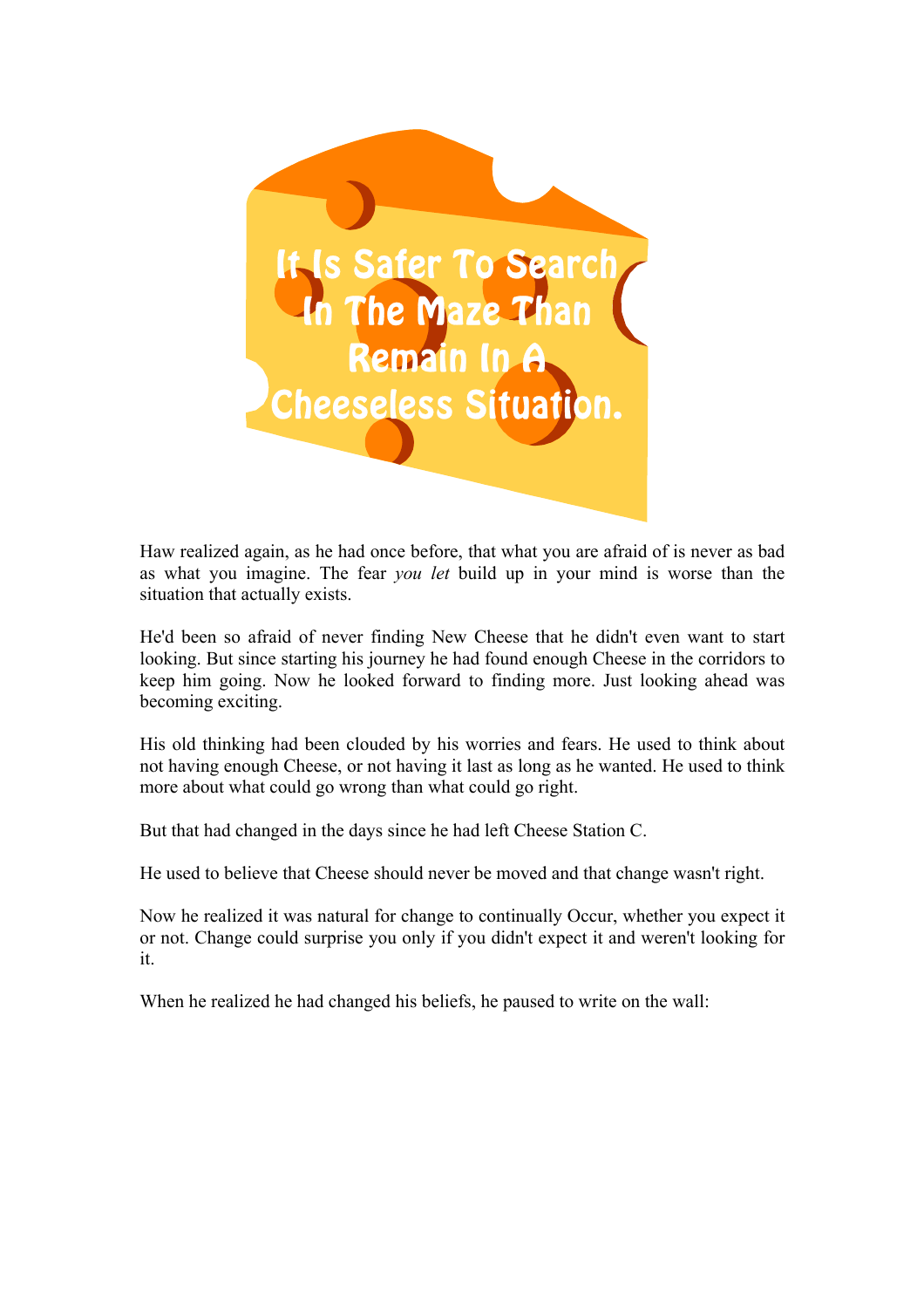

Haw hadn't found any Cheese yet but, as he ran through the maze, he thought about what he had already learned.

Haw now realized that his new beliefs were encouraging new behaviors. He was behaving differently than when he kept returning to the same cheeseless station.

He knew when you change what you believe, you change what you do.

You can believe that a change will harm you and resist it. Or you can believe that finding New Cheese will help you to embrace the change.

It all depends on what you choose to believe. He wrote on the wall:



Haw knew he would be in better shape now if he had embraced the change much sooner and left Cheese Station C earlier. He would feel stronger in body and spirit and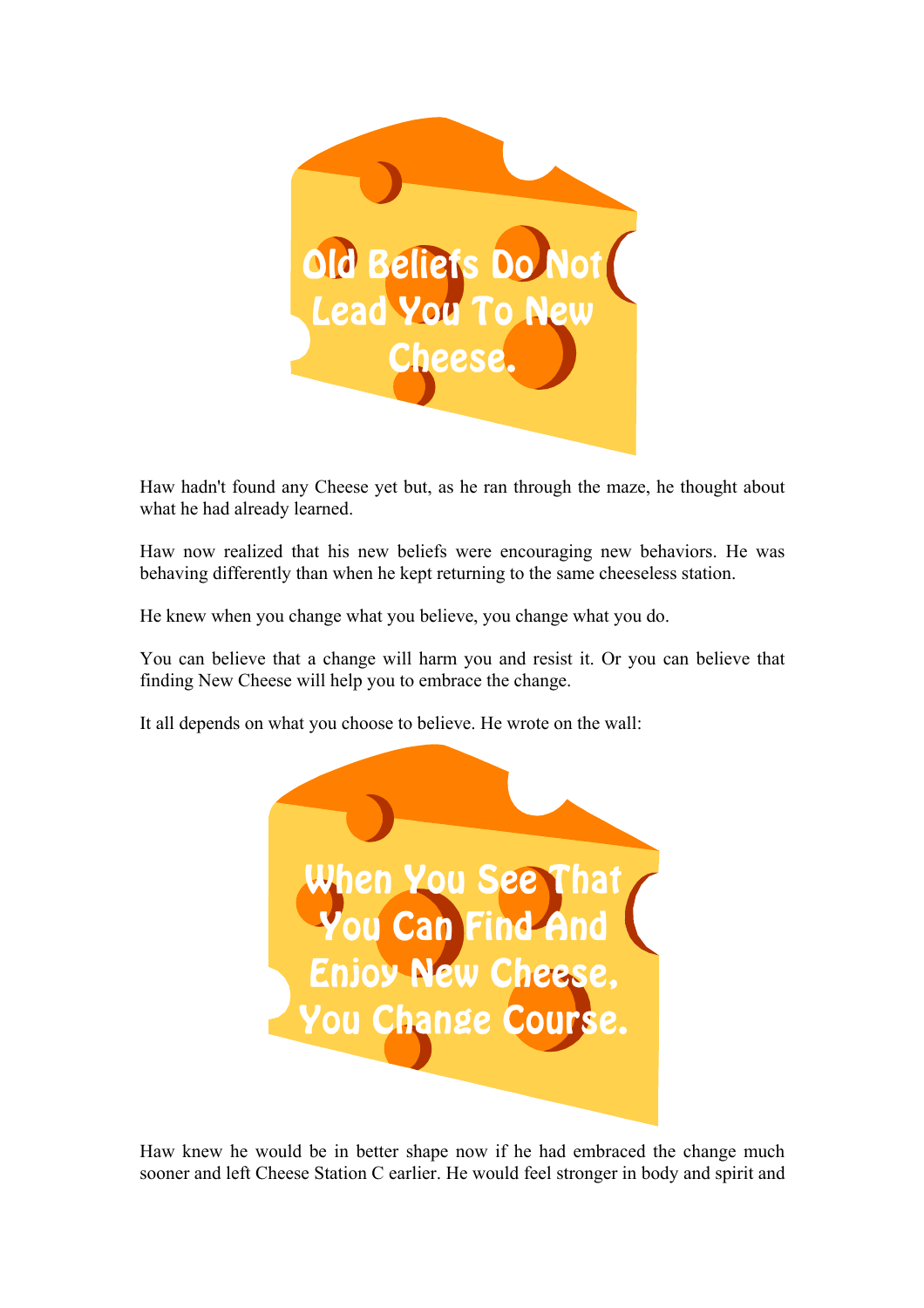he could have coped better with the challenge of finding New Cheese. In fact, he probably would have found it by now if he had expected change, rather than wasting time denying that the change had already taken place.

He gathered his will and decided to keep proceeding into the newer parts of the maze. He found little bits of Cheese here and there and began to regain his strength and confidence.

As he thought back on where he had come from, Haw was glad he had written on the wall in many places. He trusted it would serve as a marked trail for Hem to follow through the maze, if he chose to leave Cheese Station C.

He just hoped he was heading in the right direction. He thought about the possibility that Hem would read The Handwriting On The Wall and find his way.

He wrote on the wall what he had been thinking about for some time:



By now, Haw had let go of the past and was adapting to the future.

He continued on through the maze with greater strength and speed. And before long, it happened.

When it seemed like he had been in the maze forever, his journey - or at least this part of his journey - ended quickly and happily.

Haw found New Cheese at Cheese Station N!

greatest supply of Cheese he had ever seen. He didn't recognize all that he saw, as some kinds of Cheese were new to him. When he went inside, he was startled by what he saw. Piled high everywhere was the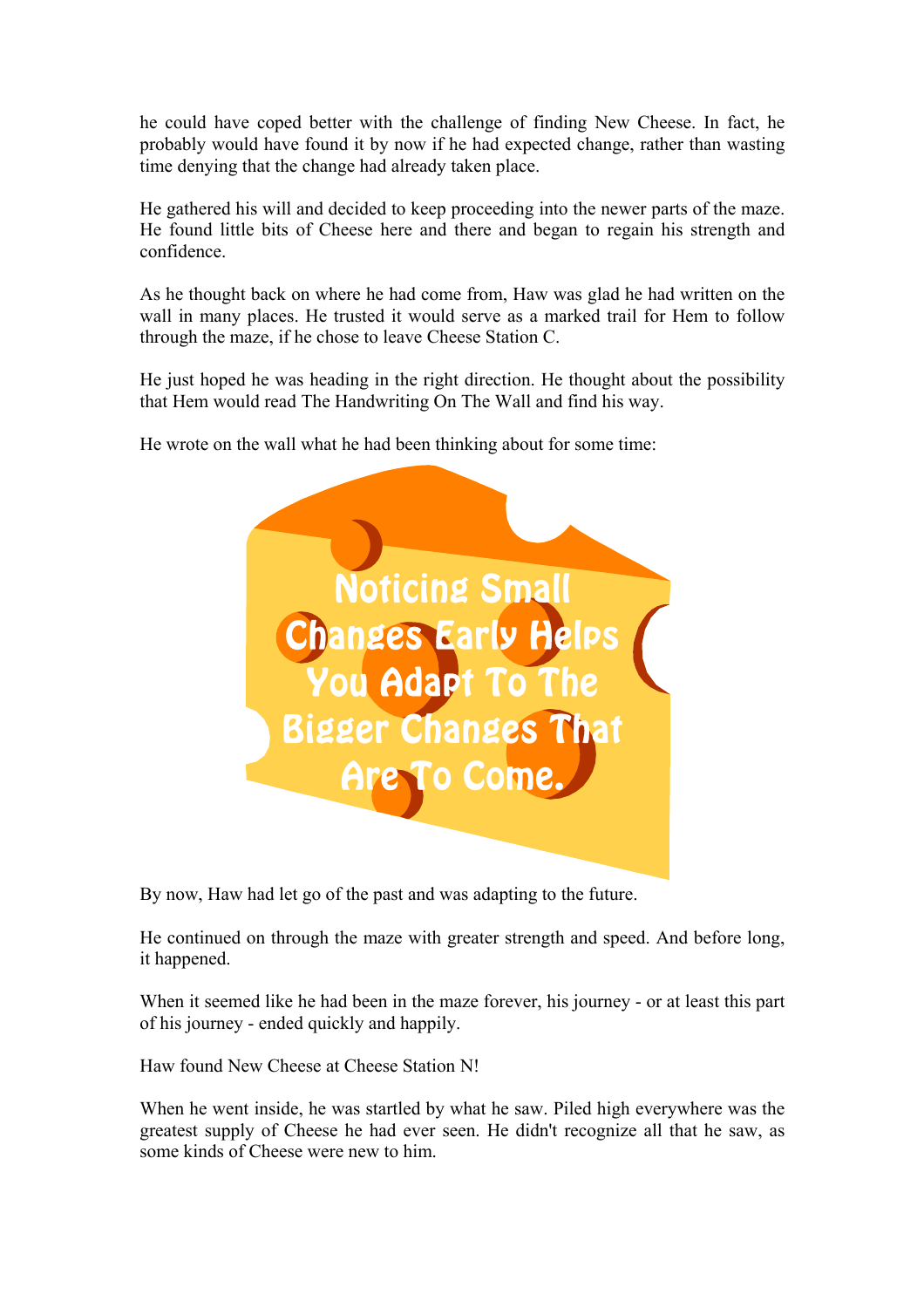Then he wondered for a moment whether it was real or just his imagination, until he saw his old friends Sniff and Scurry.

Sniff welcomed Haw with a nod of his head, and Scurry waved his paw. Their fat little bellies showed that they had been here for some time.

Haw quickly said his hellos and soon took bites of everyone of his favorite Cheeses. He pulled off his shoes and jogging suit and folded them neatly nearby in case he he lifted a piece of fresh Cheese and made a toast. "Hooray for Change!" needed them again. Then he jumped into the New Cheese. When he had eaten his fill,

As Haw enjoyed the New Cheese, he reflected on what he had learned.

He realized that when he had been afraid to change he had been holding on to the illusion of Old Cheese that was no longer there.

So what was it that made him change? Was it the fear of starving to death? Haw thought, "Well, that helped."

Then he laughed and realized that he had started to change as soon as he had learned to laugh at himself and at what he had been doing wrong. He realized the fastest way to change is to laugh at your own folly - then you can let go and quickly move on.

He knew he had learned something useful about moving on from his mice buddies, Sniff and Scurry. They kept life simple. They didn't overanalyze or overcomplicate things. When the situation changed and the Cheese had been moved, they changed and moved with the Cheese. He would remember that.

Then Haw used his wonderful brain to do what littlepeople do better than mice.

future. He knew that you could learn to deal with change: He reflected on the mistakes he had made in the past and used them to plan for his

You could be more aware of the need to keep things simple, be flexible, and move quickly.

You did not need to overcomplicate matters or confuse yourself with fearful beliefs.

for the big change that might be coming. You could notice when the little changes began so that you would be better prepared

He knew he needed to adapt faster, for if you do not adapt in time, you might as well not adapt at all.

He had to admit that the biggest inhibitor to change lies within yourself, and that nothing gets better until *you* change.

Perhaps most important of all, he realized that there is always New Cheese out there whether you recognize it at the time or not. And that you are rewarded with it when you go past your fear and enjoy the adventure.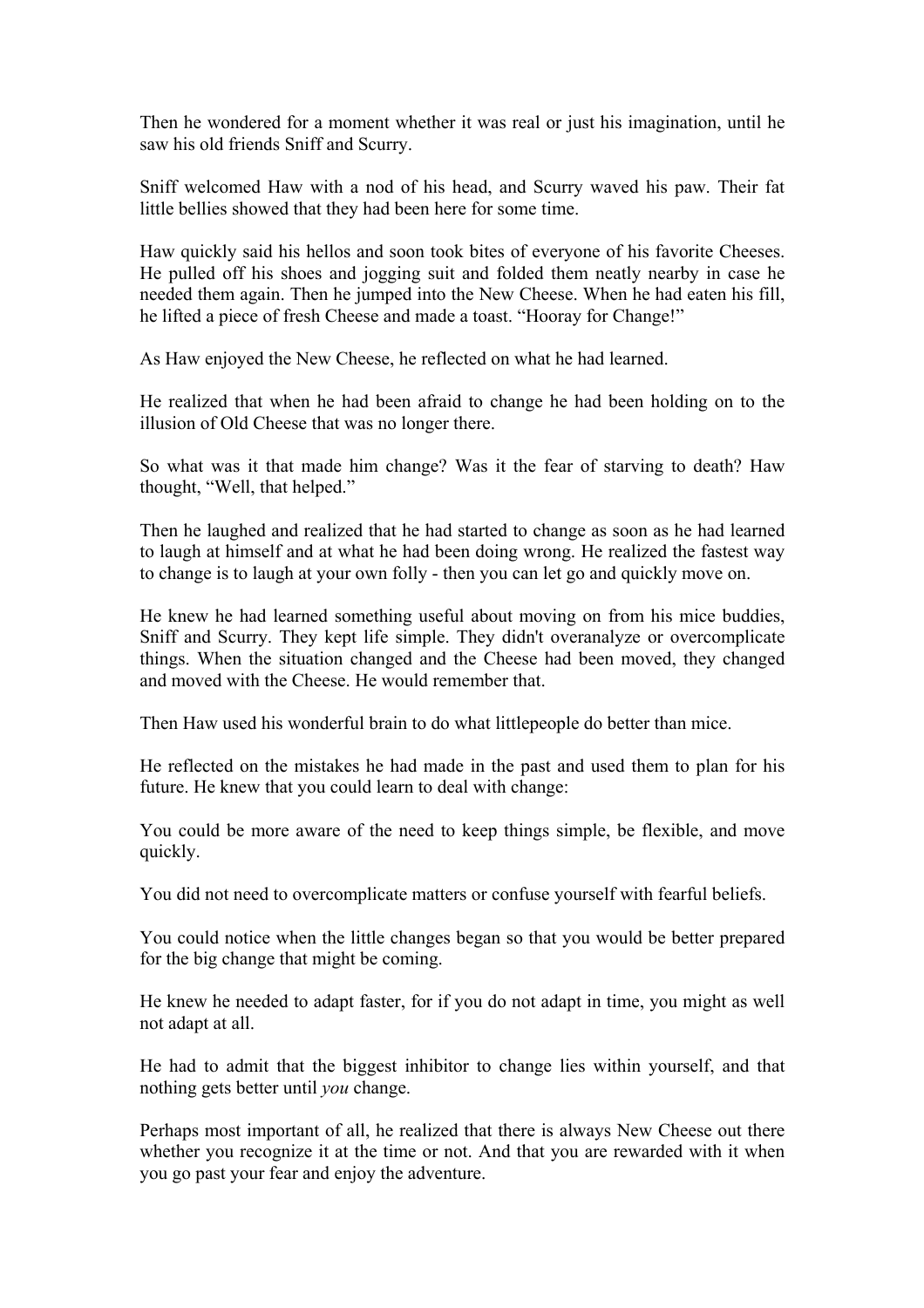He knew some fear should be respected, as it can keep you out of real danger. But he realized most of his fears were irrational and had kept him from changing when he needed to change.

blessing in disguise as it led him to find better Cheese. He didn't like it at the time, but he knew that the change had turned out to be a

He had even found a better part of himself.

As Haw recalled what he had learned, he thought about his friend Hem. He wondered if Hem had read any of the sayings Haw had written on the wall at Cheese Station C and throughout the maze.

Had Hem ever decided to let go and move on? Had he ever entered the maze and discovered what could make his life better?

- assuming that Haw could find his way back there. If he found Hem, he thought he might be able to show him how to get out of his predicament. But Haw realized that Haw thought about going back again to Cheese Station C to see if he could find Hem he had already tried to get his friend to change.

Hem had to find his own way, beyond his comforts and past his fears. No one else could do it for him, or talk him into it. He somehow had to see the advantage of changing himself.

Haw knew he had left a trail for Hem and that he could find his way, if he could just read The Handwriting On The Wall.

of Cheese Station N. He drew a large piece of cheese around all the insights he had become aware of, and smiled as he looked at what he had learned: He went over and wrote down a summary of what he had learned on the largest wall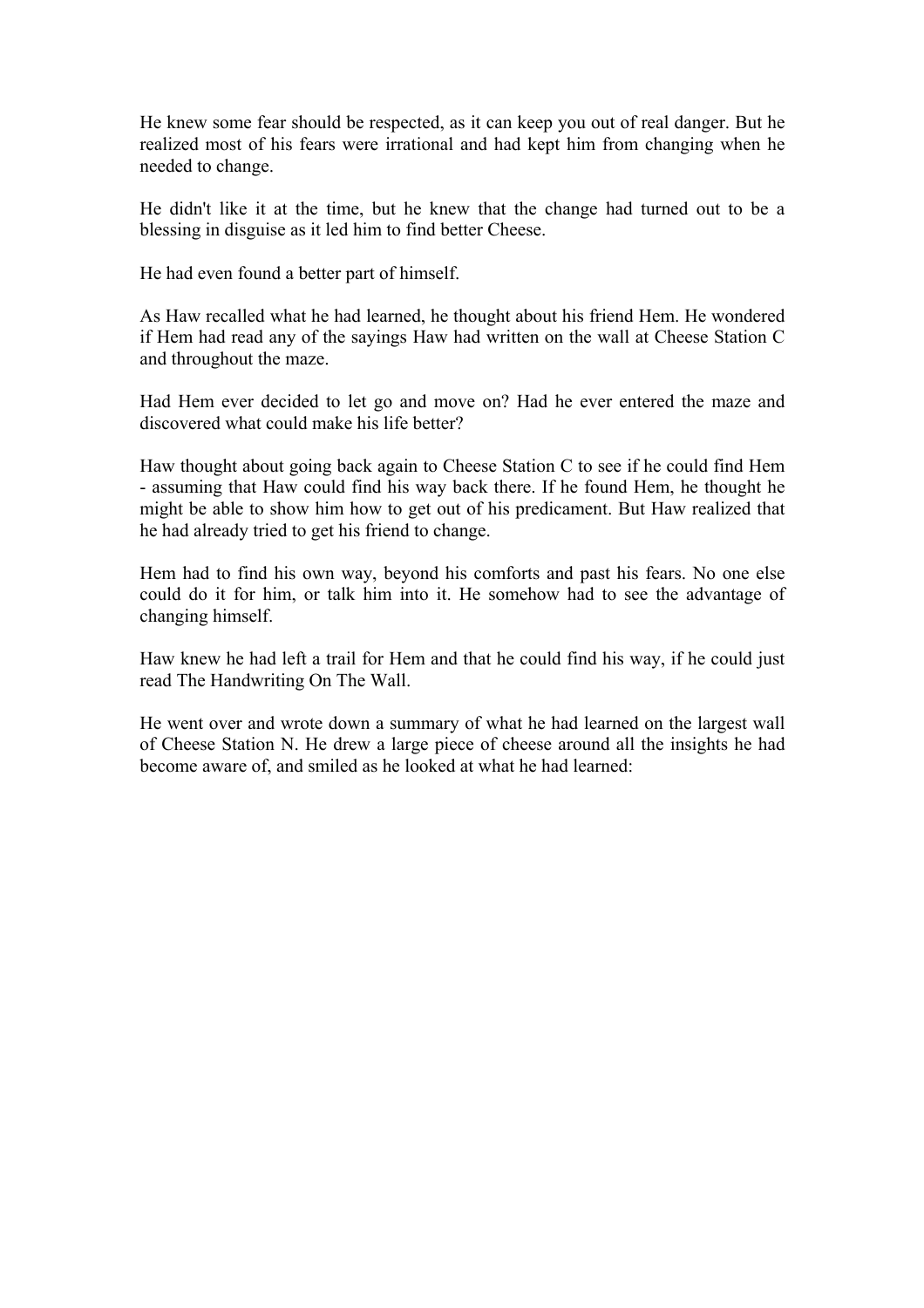# THE HANDWRITING ON THE WALL

## Change Happens

#### Anticipate Change GetReady For The Cheese To M ove

**Monitor Change** Sm ell The Cheese Often So You Know W hen It Is Getting

 $\overline{O}$  $\overline{M}$ 

### Adapt To Change Quickly

The Quicker You Let Go Of Q H Cheese, The Sooner You Can Enjoy New Cheese

#### **Change**

M ove W ith The Cheese

#### Enjoy Change!

Savor The Adventure And En by The Taste OfNew Cheese!

# Be Ready To Change Quickly And Enjoy It **Again**

They Keep <sup>M</sup> oving The Cheese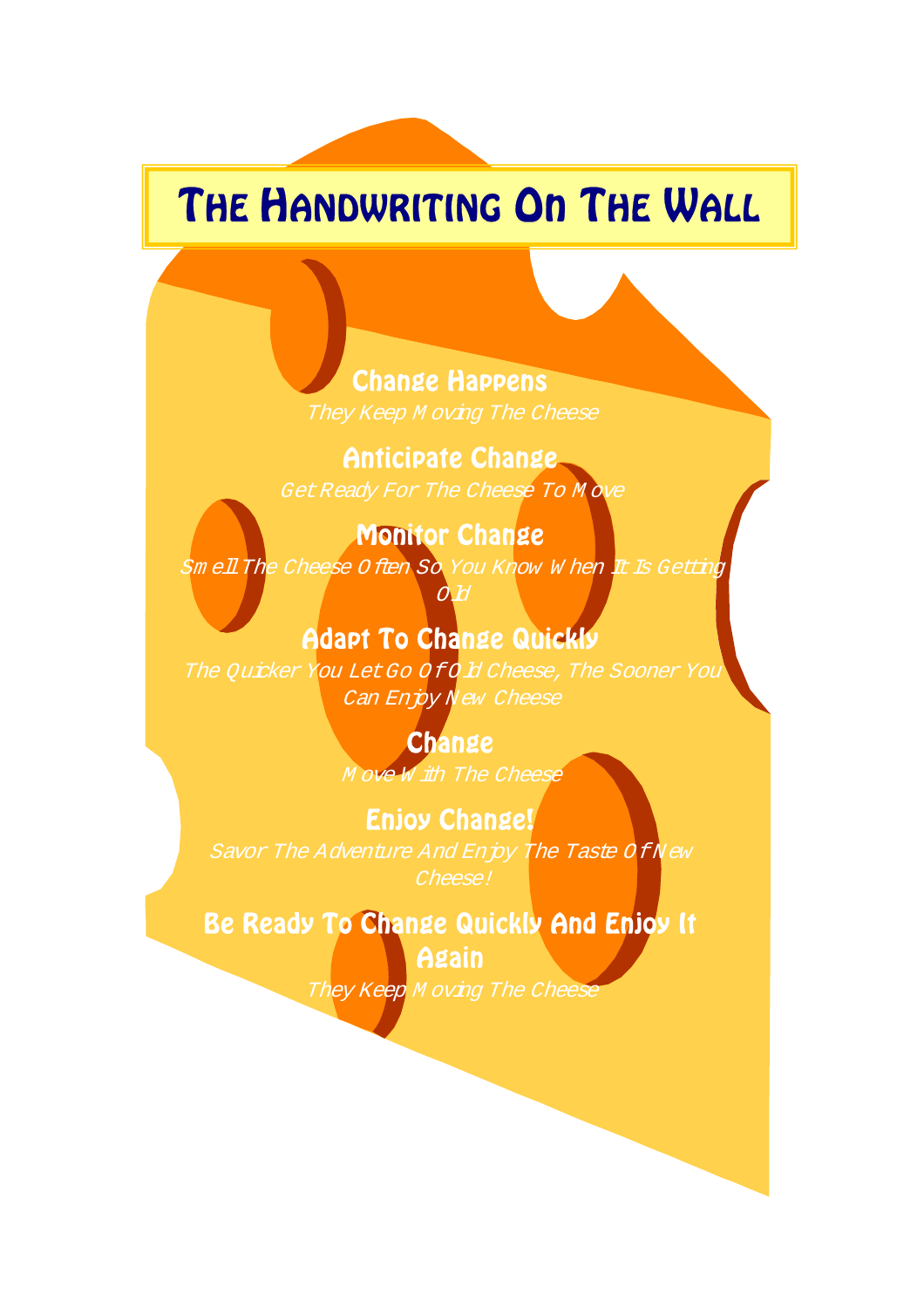Haw realized how far he had come since he had been with Hem in Cheese Station C, but knew it would be easy for him to slip back if he got too comfortable. Each day he inspected Cheese Station N to see what the condition of his Cheese was. He was going to do whatever he could to avoid being surprised by unexpected change.

While Haw still had a great supply of Cheese, he often went out into the maze and explored new areas to stay in touch with what was happening around him. He knew it was safer to be aware of his real choices than to isolate himself in his comfort zone.

Then, Haw heard what he thought was the sound of movement out in the maze. As the noise grew louder, he realized that someone was coming.

Could it be that Hem was arriving? Was he about to turn the corner?

Haw said a little prayer and hoped - as he had many times before - that maybe, at last, his friend was finally able to…

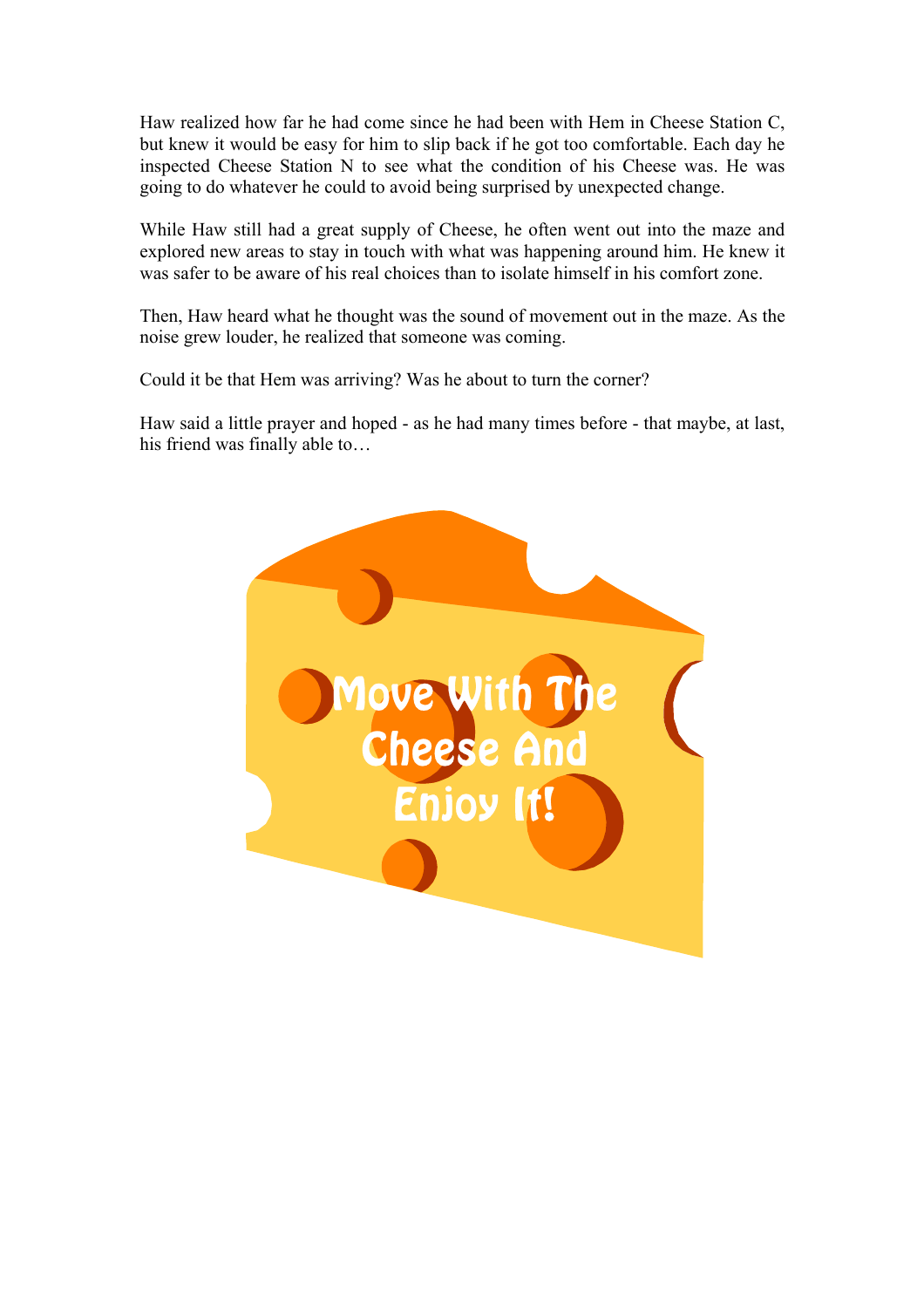## *A Discussion Later That Same Day*

When Michael finished telling the story, he looked around the room and saw his former classmates smiling at him.

Several thanked him and said they got a good deal out of the story.

Nathan asked the group, "What would you think of getting together later and maybe discus sing it?"

Most of them said they would like to talk about it, and so they arranged to meet later for a drink before dinner.

That evening, as they gathered in a hotel lounge, they began to kid each other about finding their "Cheese" and seeing themselves in the maze.

Then Angela asked the group good-naturedly, "So, who were you in the story? Sniff, Scurry, Hem or Haw?"

Carlos answered, "Well, I was thinking about that this afternoon. I clearly remember a time before I had my sporting goods business, when I had a rough encounter with change.

"I wasn't Sniff - I didn't sniff out the situation and see the change early. And I certainly wasn't Scurry - I didn't go into action immediately.

"I was more like Hem, who wanted to stay in familiar territory. The truth is, I didn't want to deal with the change. I didn't even want to see it."

Michael, who felt like no time had passed since he and Carlos were close friends in school, asked, "What are we talking about here, buddy?"

Carlos said, "An unexpected change of jobs."

Michael laughed, "You were fired?"

"Well let's just say I didn't want to go out looking for New Cheese I thought I had a good reason why change shouldn't happen to me So, I was pretty upset at the time."

Some of their former classmates who had been quiet in the beginning felt more comfortable now and spoke up, including Frank, who had gone into the military.

down, but he didn't want to see it. They kept relocating his people. We all tried to talk to him about the many other opportunities that existed in the company for those who was surprised when his department closed. Now he's having a hard time adjusting to the change he didn't think should happen." "Hem reminds me of a friend of mine," Frank said. "His department was closing wanted to be flexible, but he didn't think he had to change. He was the only one who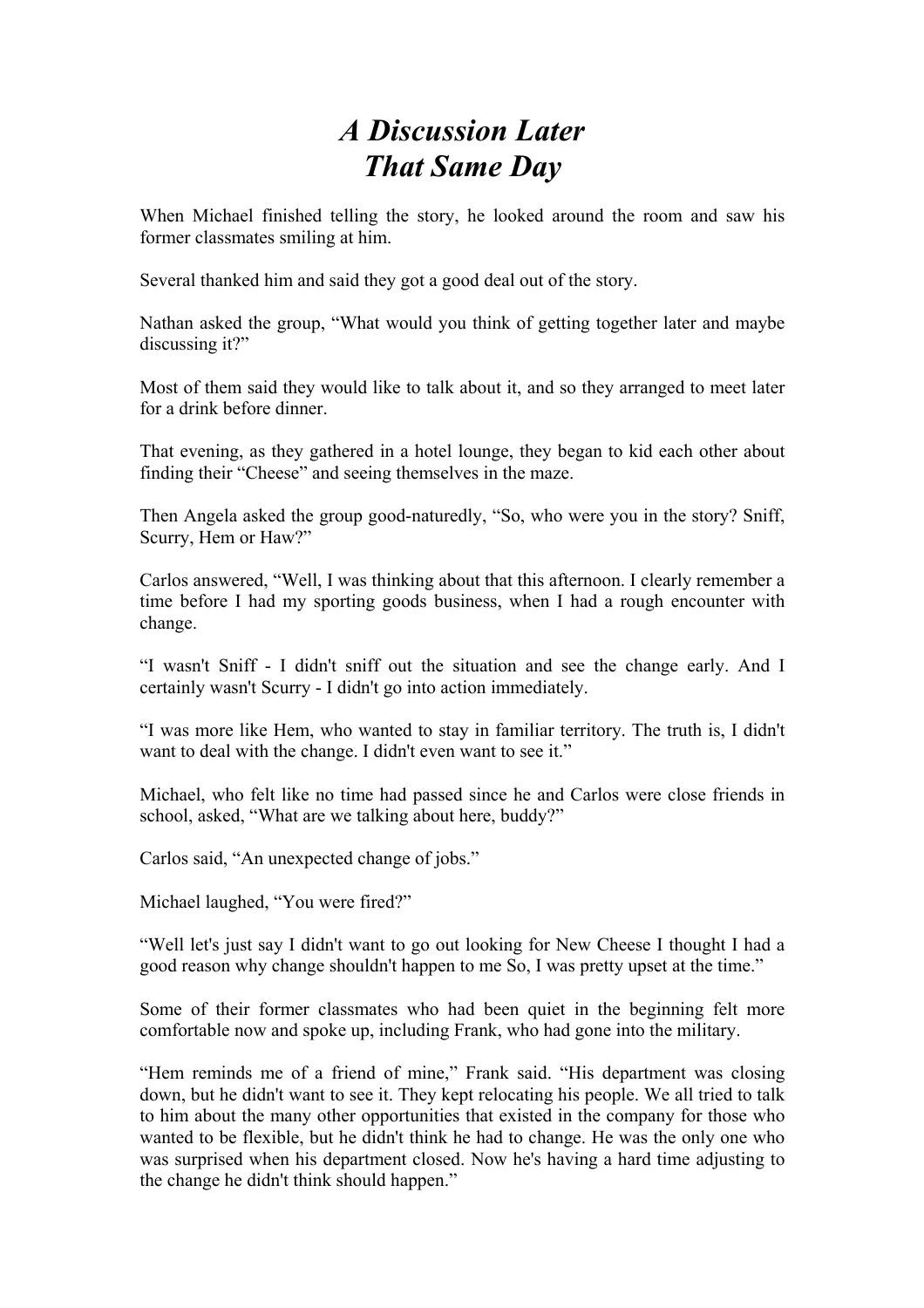Jessica said, "I didn't think it should happen to me either, but my 'Cheese' has been moved more than once."

Many in the group laughed, except Nathan.

"Maybe that's the whole point," Nathan said. "Change happens to all of us."

He added, "I wish my family had heard the Cheese story before this. Unfortunately we didn't want to see the changes coming in our business, and now it's too late - we're having to close many of our stores."

That surprised many in the group, because they thought Nathan was lucky to be in a secure business he could depend on, year after year.

"What happened?" Jessica wanted to know.

"Our chain of small stores suddenly became old fashioned when the mega-store came to town with its huge inventory and low prices. We just couldn't compete with that.

"I can see now that instead of being like Sniff and Scurry, we were like Hem. We stayed where we were and didn't change. We tried to ignore what was happening and now we are in trouble. We could have taken a lesson or two from Haw."

Laura, who had become a successful business-woman, had been listening, but had said very little until now. "I thought about the story this afternoon too," she said. "I wondered how I could be more like Haw and see what I'm doing wrong; laugh at myself; change and do better."

She said, "I'm curious. How many here are afraid of change?" No one responded, so she suggested, "How about a show of hands?"

Only one hand went up. "Well, it looks like we've got one honest person in our group!" she said. And then continued, "Maybe you'll like this next question better. How many here think other people are afraid of change?" Everyone raised their hands. Then they all started laughing.

"What does that tell us?"

"Denial," Nathan answere d.

Michael admitted, "Sometimes we're not even aware that we're afraid. I know I wasn't. When I first heard the story, I loved the question, 'What would you do if you weren't afraid?"

Then Jessica added, "Well, what I got from the story is that change is going to happen - whether I'm afraid of it, or whether I like it, or not.

One person tried to tell us that we should put our whole encyclopedia on a single "I remember years ago when our company was selling sets of encyclopedia books.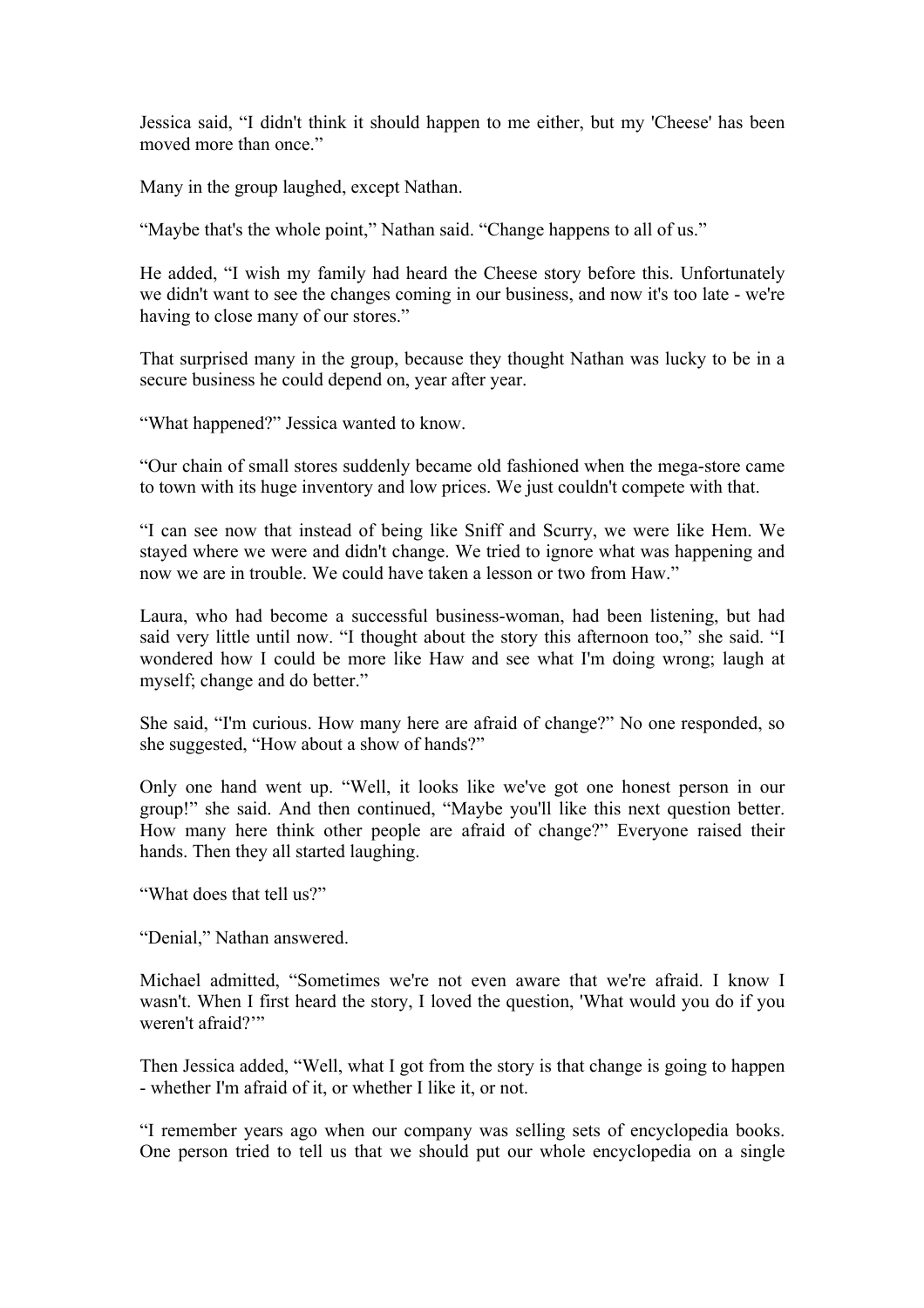computer disk and sell it for a fraction of the cost. It would cost us so much less to manufacture and so many more people could afford it. But we all resisted."

"Why did you resist?" Nathan asked.

Because, we believed then that the backbone of our business was our large sales " big commissions they earned from the high price of our product. We had been doing this successfully for a long time and thought it would go on forever." force, who called on people door-to-door. Keeping our sales force depended on the

"It was your 'Cheese'," Nathan said.

Yes, and we wanted to hang on to it. "When I think back on what happened to us, I " see that it's not just that they 'moved the Cheese,' but that the 'Cheese' has a life of its own and eventually runs out.

going through a difficult time. Now, another big technological change is happening in the industry and no one at the company seems to want to deal with it. It doesn't look "Anyway, we didn't change. But a competitor did and our sales fell badly. We've been good. I think I could be out of a job soon."

"It's maze time!" Carlos called out. Everyone laughed, including Jessica.

Carlos turned to Jessica and said, "It's good that you can laugh at yourself."

Frank offered, "That's what *I* got out of the story. I tend to take myself too seriously. I noticed how Haw changed when he could finally laugh at himself and at what he was doing. No wonder he was called Haw."

Angela asked, "Do you think that Hem ever changed and found New Cheese?"

Elaine said, "I think he did."

"I don't," Cory said. "Some people never change and they pay a price for it. I see people like Hem in my medical practice. They feel entitled to their 'Cheese.' They feel like victims when it's taken away and blame others. They get sicker than people who let go and move on."

is, 'What do we need to let go of and what do we need to move on to?'" Then Nathan said quietly, as though he was talking to himself, "I guess the question

No one said anything for a while.

"I must admit," Nathan said, "I saw what was happening in other parts of the country, but I hoped it wouldn't affect us. I guess it's a lot better to initiate change while you can than it is to try to react and adjust to it. Maybe we should move our own Cheese."

"What do you mean?" Frank asked.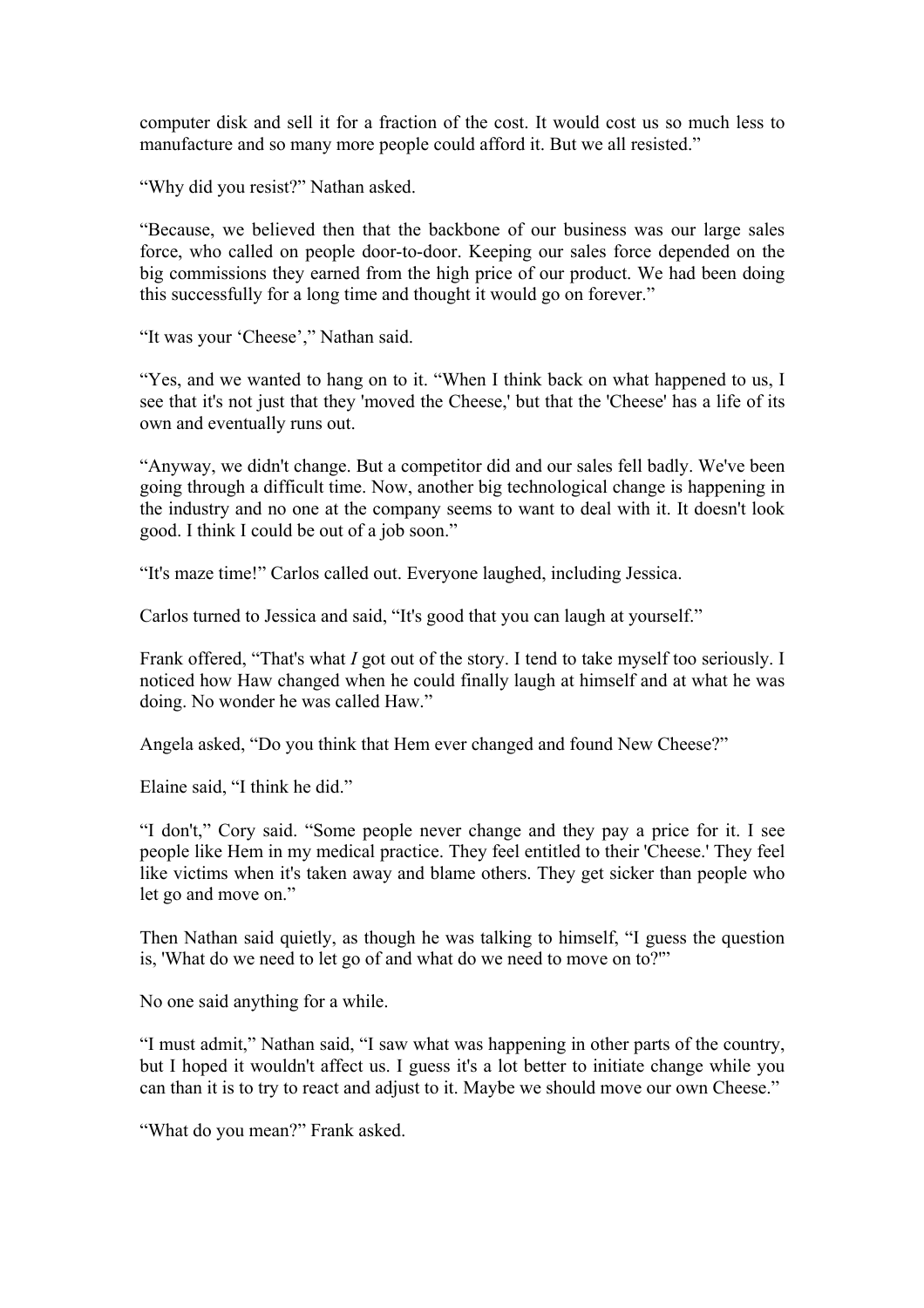Nathan answered, "I can't help but wonder where we would be today if we had sold the real estate under all our old stores and built a great modern store to compete with the best of them."

Laura said, "Maybe that's what Haw meant when he wrote on the wall 'Savor the adventure and move with the Cheese.'"

Frank said, "I think some things shouldn't change. For example, I want to hold on to my basic values. But I realize now that I would be better off if I had moved with the 'Cheese' a lot sooner in my life."

Well, Michael, it was a nice little story," Richard, the class skeptic, said, "but how " did you actually put it into use in your company?"

Recently separated from his wife, he was now trying to balance his career with raising his teenagers. The group didn't know it yet, but Richard was experiencing some changes himself.

Michael replied, "You know, I thought my job was just to manage the daily problems as they came up when I should have been looking ahead and paying attention to where we were going.

to be around. I was in a rat race and I couldn't get out. "And boy did I manage those problems - twenty-four hours a day. I wasn't a lot of fun

"However, after I first heard the story of 'Who Moved My Cheese?' and saw how Haw changed," Michael continued, "1 realized that my job was to paint a picture of 'New Cheese.' And to do it so clearly and realistically that I and the other people I worked with could all enjoy changing and succeeding together."

was when Haw ran past his fear and painted a picture in his mind of finding 'New Cheese.' Running through the maze became less fearful and more enjoyable. And he "That's interesting," Angela said. "Because, to me, the most powerful part of the story eventually got a better deal."

Richard, who had been frowning during the discussion, said, "My manager's been telling me our company needs to change. I think what she's really telling me is that I need to, but I haven't wanted to hear it. I guess I never really knew what the 'New Cheese' was that she was trying to move us to. Or how I could gain from it."

A slight grin crossed Richard's face as he said, "1 must admit I like this idea of seeing 'New Cheese' and imagining yourself enjoying it. It lightens everything up. It lessens the fear and gets you more interested in making the change happen.

future holds. Maybe I haven't painted a realistic picture of 'New Cheese' for them. Probably because I don't see it myself." "Maybe I could use this at home," he added. "My children seem to think that nothing in their lives should ever change. They're angry. I guess they're afraid of what the

The group was quiet as several people thought about their own family life.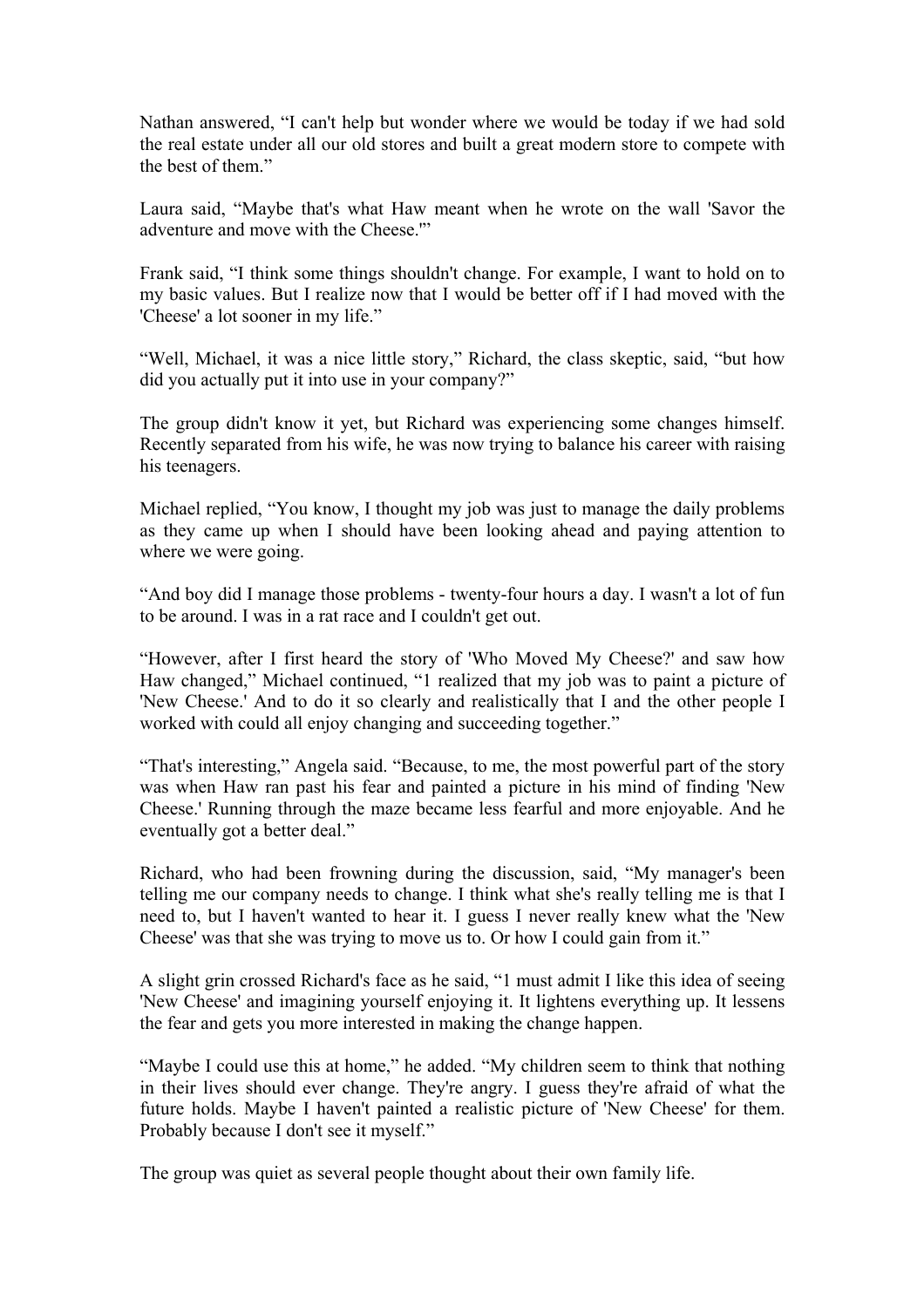"Well," Elaine said, "most people here are talking about jobs, but as I listened to the story, I thought about my personal life. I think my current relationship is 'Old Cheese' that has some pretty serious mold on it."

Cory laughed in agreement. "Me too. I probably need to let go of a bad relationship."

Angela countered, "Or, perhaps the 'Old Cheese' is just old behavior. What we really need to let go of is the behavior that keeps causing our bad relationship. And then move on to a better way of thinking and acting."

"Ouch!" Cory reacted. "Good point. The New Cheese is a new relationship with the same person."

idea of letting go of old behavior instead of letting go of the relationship. Repeating the same behavior will just get you the same results. Richard said, "I'm beginning to think there is more to this than I thought. I like the

"Instead of changing jobs, maybe I should be one of the people helping my company change. I'd probably have a better job by now if I did."

didn't realize how many other people did this as well. I'm afraid I've passed it on to my children without even knowing it. Then Becky, who lived in another city but had returned for the reunion, said, "As I was listening to the story and to everyone's comments here, I've had to laugh at myself. I've been like Hem for so long, hemming and hawing and afraid of change. I

"As I think about it, I realize change really can lead you to a new and better place, although you're afraid it won't at the time. "I remember a time when our son was a sophomore in high school. My husband's job required us to move from Illinois to Vermont and our son was upset because he had to leave his friends. He was a star swimmer and the high school in Vermont had no swim team. So, he was angry with us for making him move.

As it turned out, he fell in love with the Vermont mountains, took up skiing, skied on " his college team and now lives happily in Colorado.

"If we had all enjoyed this Cheese story together, over a cup of hot chocolate, we could have saved our family a lot of stress."

Jessica said, "I'm going home to tell my family this story. I'll ask my children who be." they think I am - Sniff, Scurry, Hem or Haw - and who they feel they are. We could talk about what we feel our family's Old Cheese is and what the New Cheese could

"That's a good idea," Richard said.

Frank then commented, "I think I'm going to be more like Haw and move with the Cheese and enjoy it! And I'm going to pass this story along to my friends who are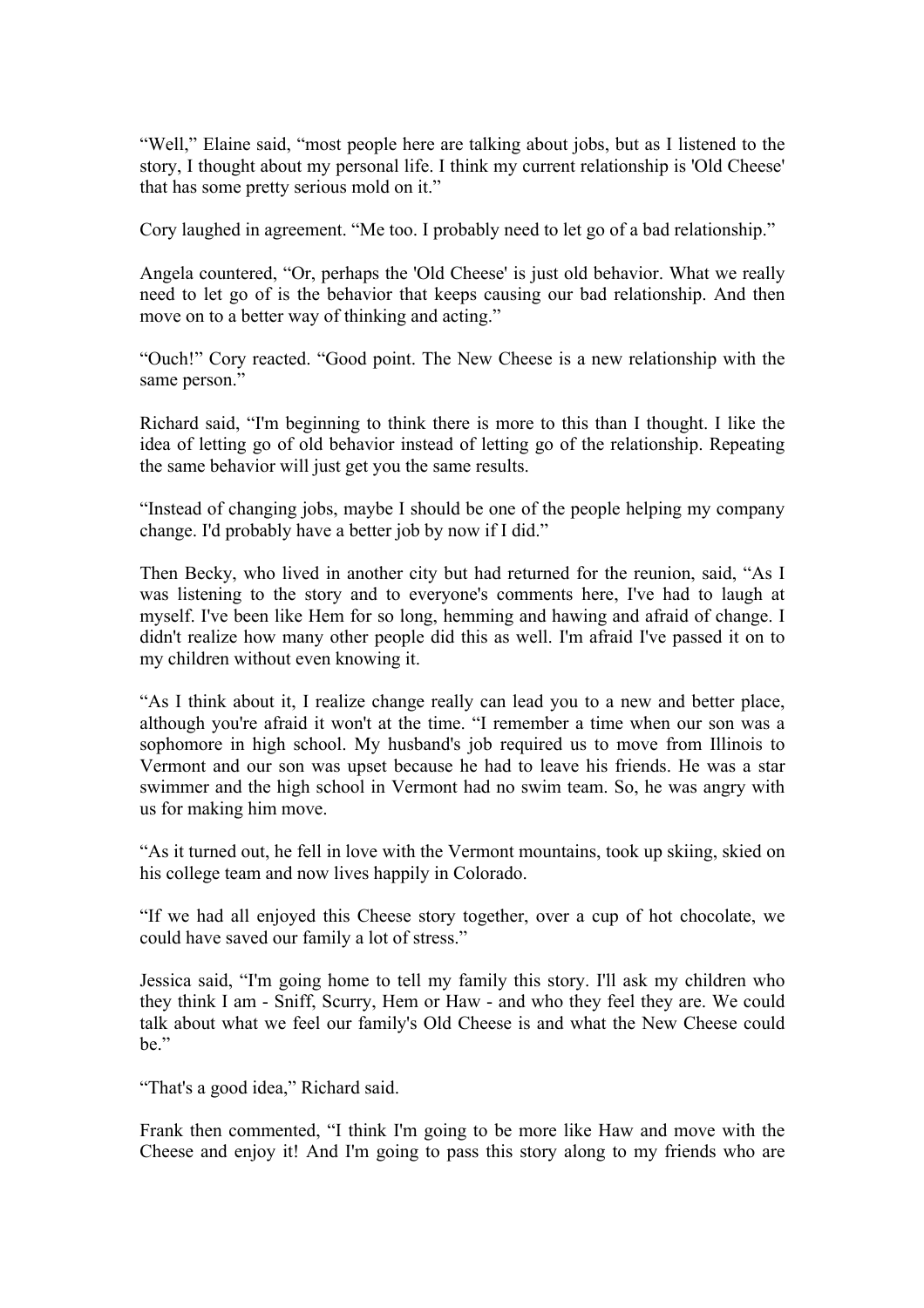worried about leaving the military and what the change will mean to them. It could lead to some interesting discussions."

Michael said, "Well, that's how we improved our business. We had several discussions about what we got from the Cheese story and how we could apply it to spread deeper into the company." our own situation. "It was great because we had language that was fun for us to use to talk about how we were dealing with change. It was very effective, especially as it

"How so?" Nathan asked.

Well, the further we went into our organization, the more people we found who felt " they had less power. They were understandably more afraid of what the change imposed from above might do to them. So they resisted change.

"In short, a change imposed is a change opposed.

"I only wished I'd heard the Cheese story sooner," Michael added.

"How come?" Carlos asked.

Because by the time we got around to addressing the changes, our business had " already fallen off so badly that we had to let people go, including some good friends. It was hard on all of us. However, practically everyone, those who left and those who stayed, said the Cheese story helped them see things differently and cope better.

Those who had to go out and look for a new job said it was hard at first but recalling " the story was a great help to them."

Angela asked, "What helped them most?"

Michael replied, "After they got past their fear, they told me the best thing was realizing that there was New Cheese out there just waiting to be found!

"They said holding a picture of New Cheese in their minds made them feel better, and so they did better in job interviews. Several *got* better jobs."

Laura asked "What about the people who remained in your company?"

people now said, 'They just moved our Cheese. Let's look for the New Cheese.' It saved a lot of time and reduced stress. "Well," Michael said, "instead of complaining about the changes that were happening,

Before long, the people who had been resisting saw the advantage of changing. They " even helped bring about change."

Cory said, "Why do you think that happened?"

"I think a lot of it had to do with the kind of peer pressure that can exist in a company.